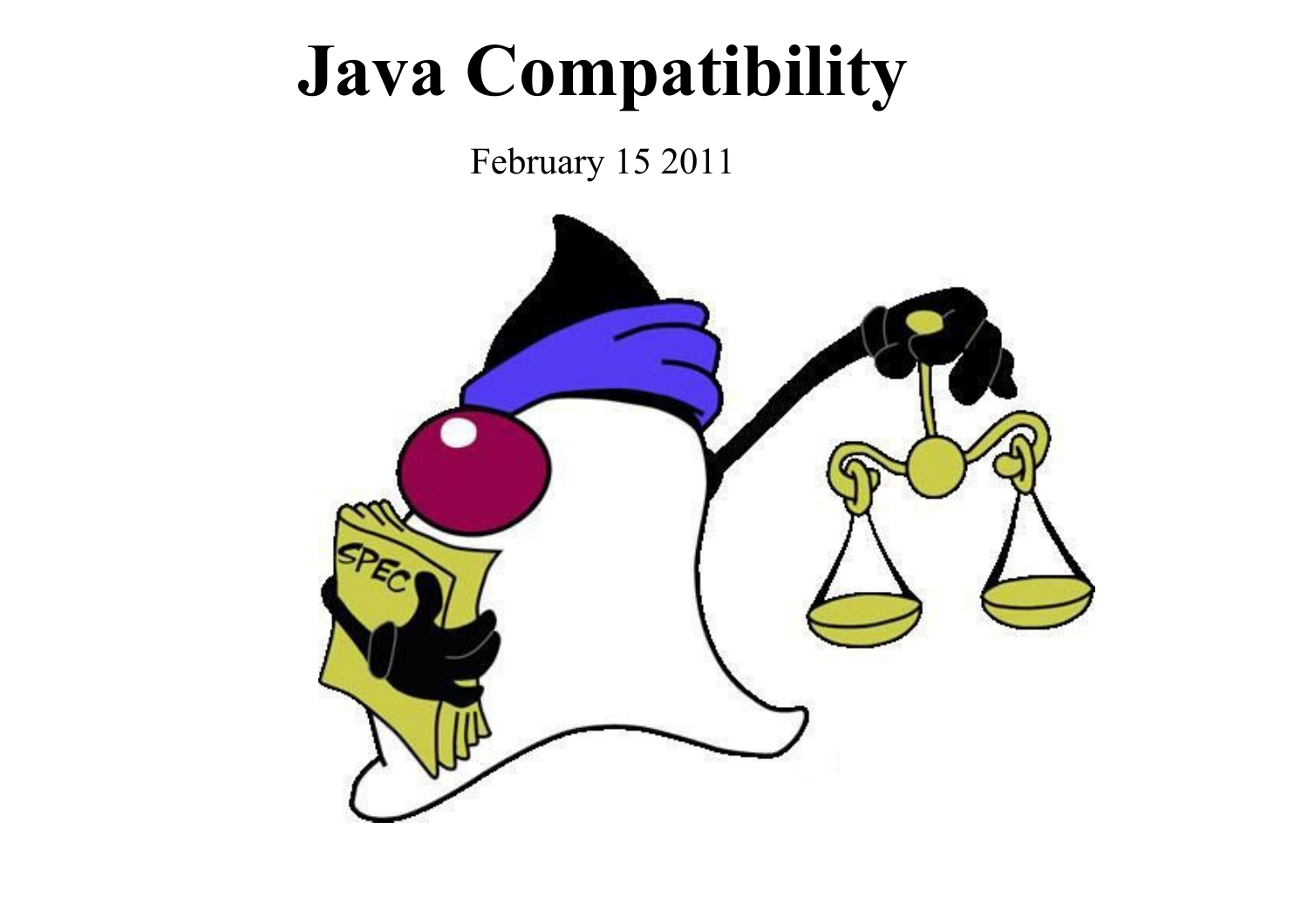

### The Legal Framework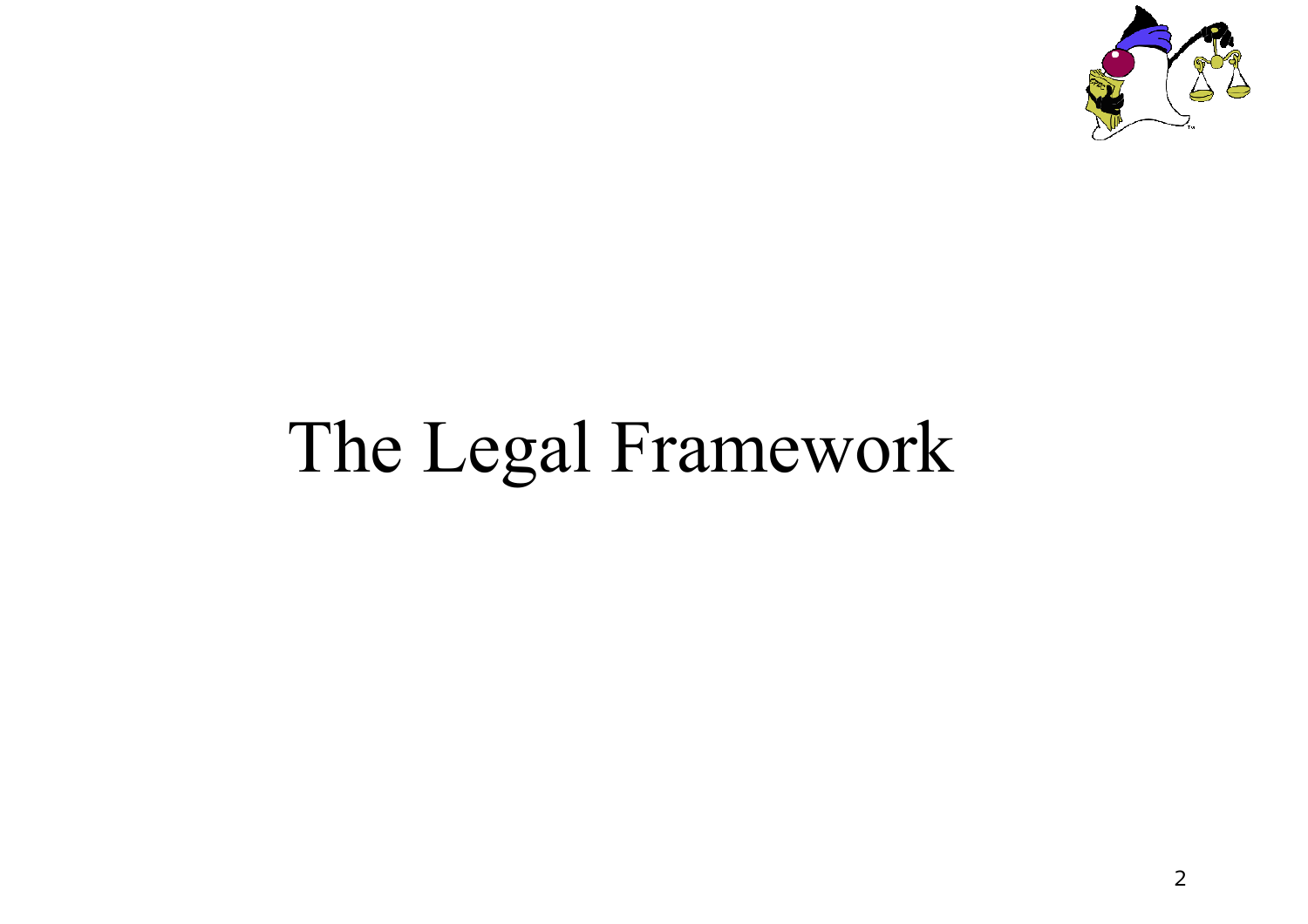## **Background**



- Because Sun wanted to promote WORA and to ensure that there was "one Java" that people could rely on...
- Sun created a legal framework which severely restricts the rights of people to implement "Java" in an incompatible manner.
- IP rights are granted only to those who create *Compatible Implementations*.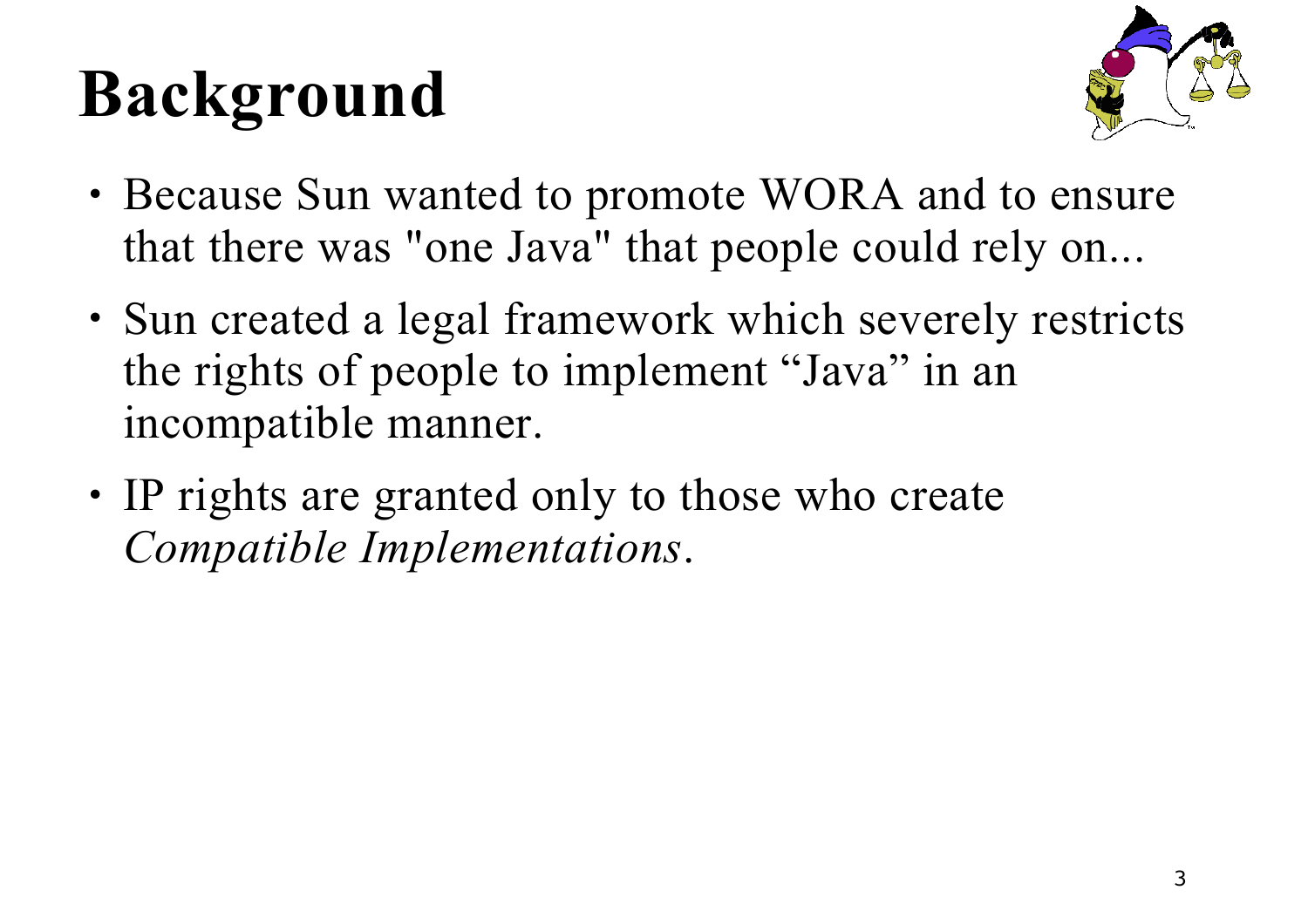#### **The JSPA**



"For any Specification produced under a new JSR, the Spec Lead for such JSR shall offer to grant a perpetual, non-exclusive, worldwide, fully paid-up, royalty free, irrevocable license under its licensable copyrights in and patent claims covering the Specification... to anyone who wishes to create and/or distribute an Independent Implementation of the Spec. Such license will authorize the creation and distribution of Independent Implementations provided such Independent Implementations: (a) fully implement the Spec(s) including all its required interfaces and functionality; (b) do not modify, subset, superset or otherwise extend the Licensor Name Space, or include any public or protected packages, classes, Java interfaces, fields or methods within the Licensor Name Space other than those required/authorized by the Spec or Specs being implemented; and (c) pass the TCK for such Spec."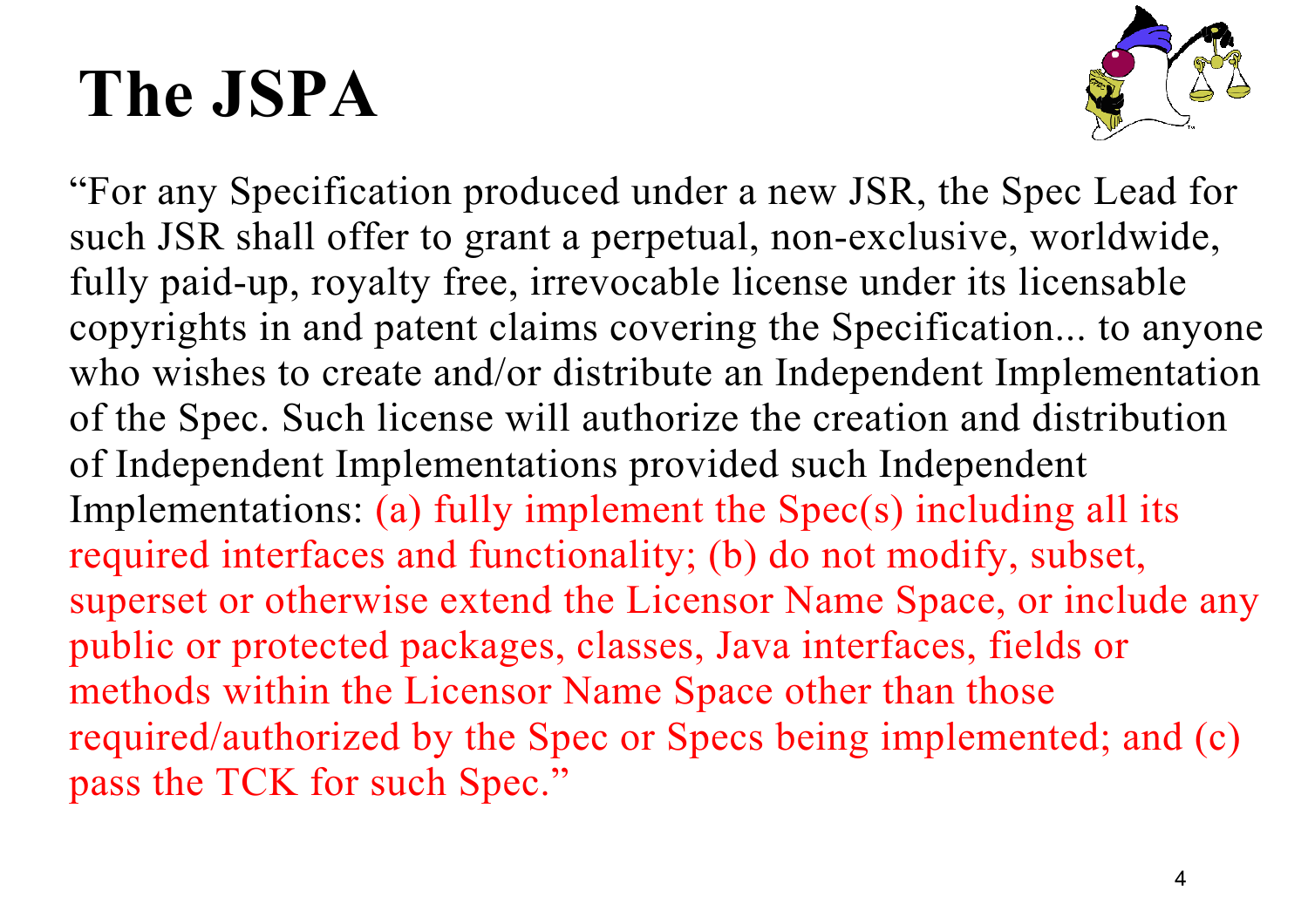#### **The Spec license**



"Specification Lead also grants you a perpetual, non-exclusive, nontransferable, worldwide, fully paid-up, royalty free, limited license... to create and/or distribute an Independent Implementation of the Specification that: (a) fully implements the Specification including all its required interfaces and functionality; (b) does not modify, subset, superset or otherwise extend the Licensor Name Space, or include any public or protected packages, classes, Java interfaces, fields or methods within the Licensor Name Space other than those required/authorized by the Specification or Specifications being implemented; and (c) passes the Technology Compatibility Kit (including satisfying the requirements of the applicable TCK Users Guide) for such Specification."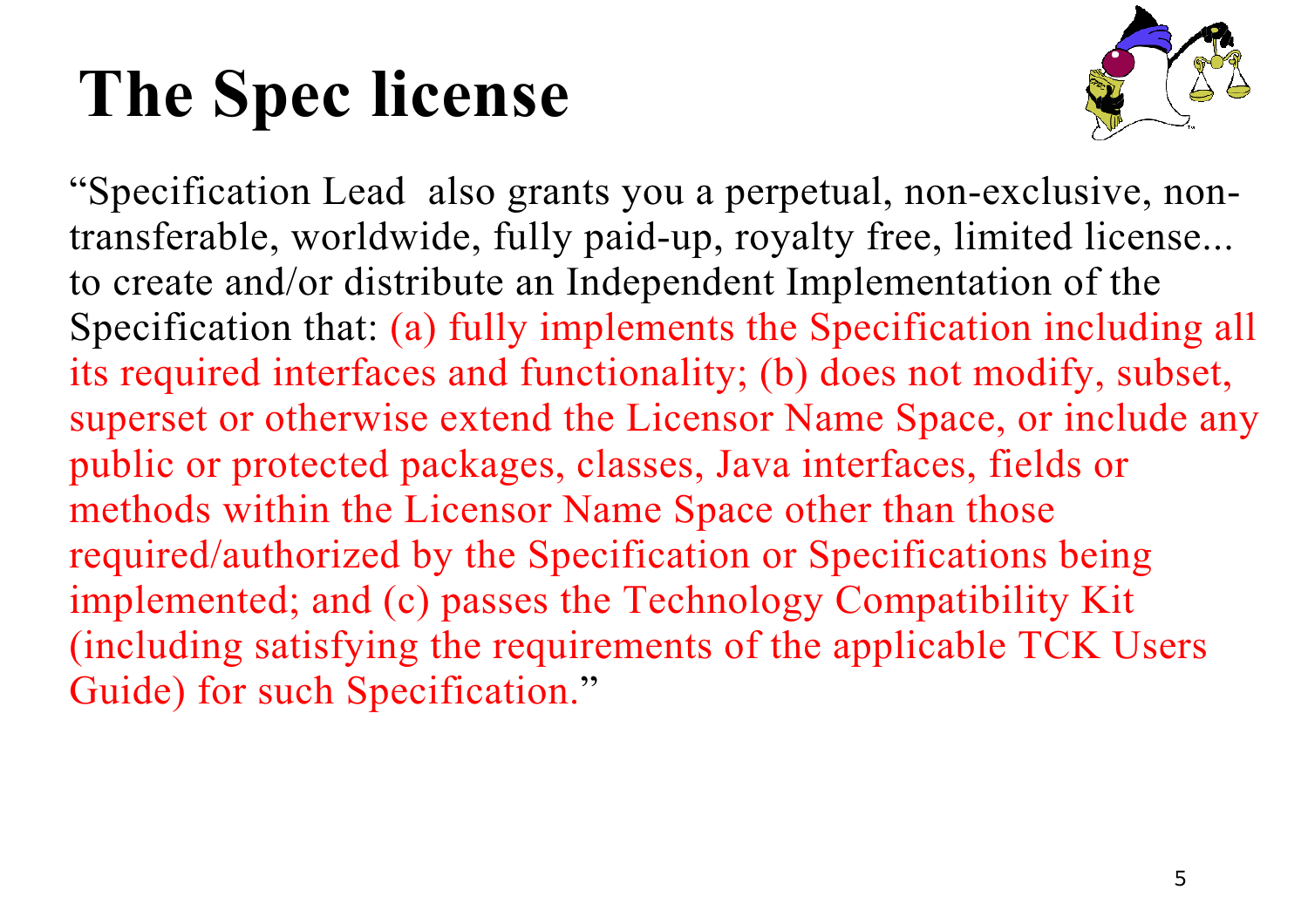#### **The TCK license**



"*Product(s)* means a Licensee product which (i) fully implements the Java Specification(s) identified in Exhibit A including all its required interfaces and functionality; (ii) does not modify, subset, superset or otherwise extend the Licensor Name Space, or include any public or protected packages, classes, Java interfaces, fields, methods or constructors within the Licensor Name Space other than those required/authorized by the Specification or Specifications being implemented; (iii) passes the TCK (including satisfying the requirements of the applicable TCK Users Guide) for such Specification..."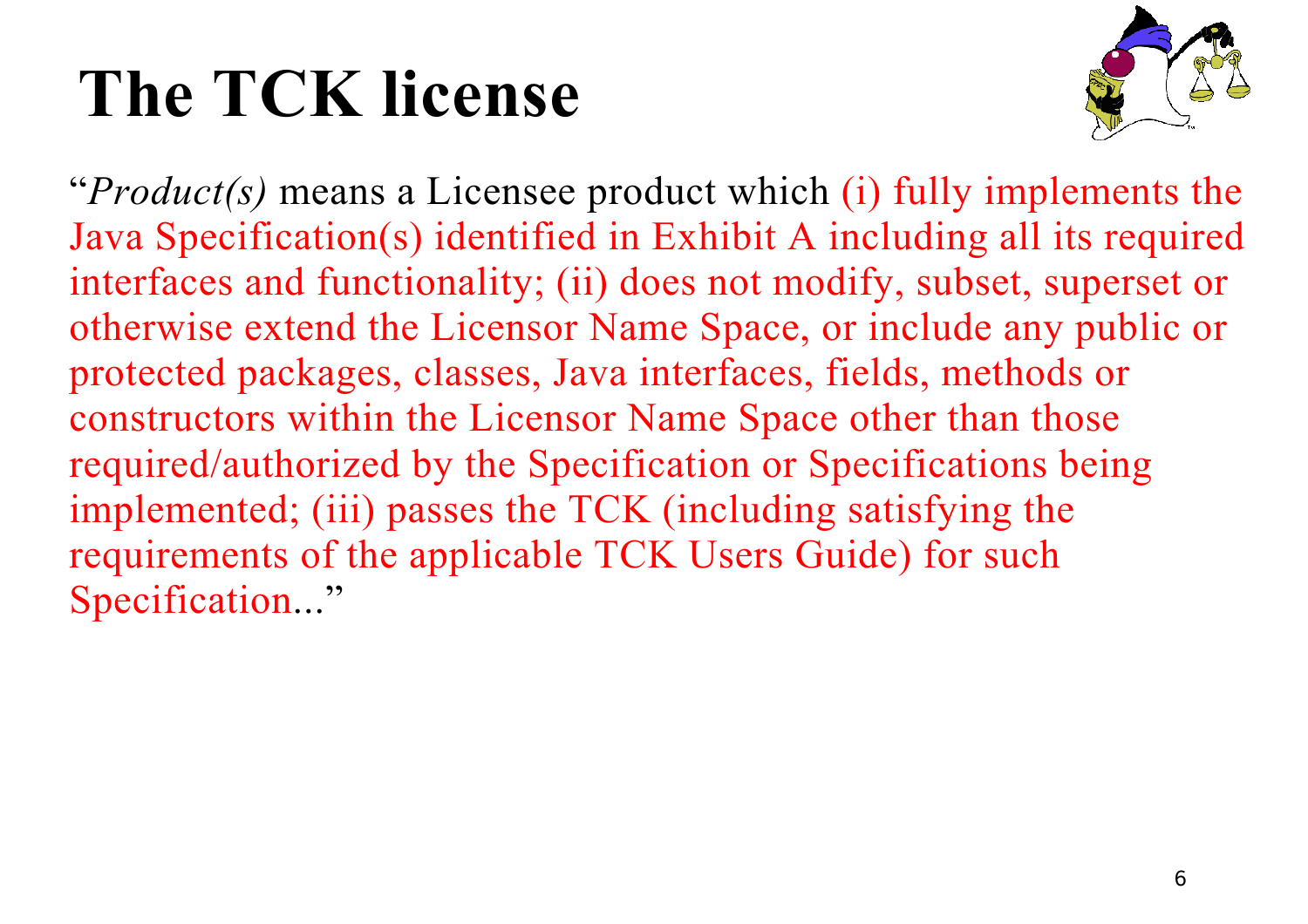

#### The Compatibility Program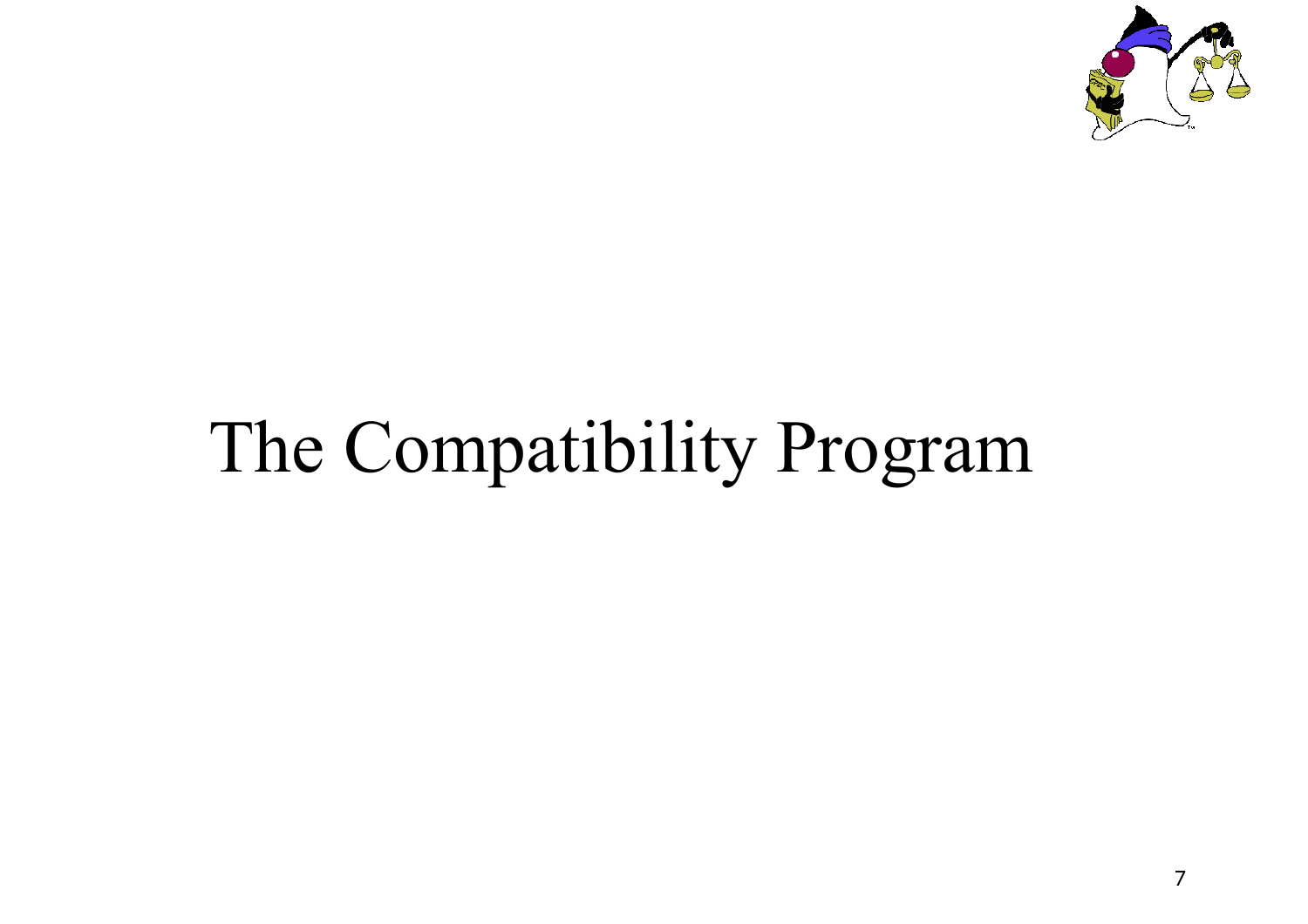# **Design Principles and Goals**



- The principles of *predictability* and *transparency*, when applied to the Java language and the Java platform, help to promote:
	- *WORA* (Write Once, Run Anywhere)
		- Well-written Java programs will execute with equivalent results on all compatible platforms
	- *WYGIWYS* (What You Get Is What You See)
		- Developers and users clearly understand how their programs will behave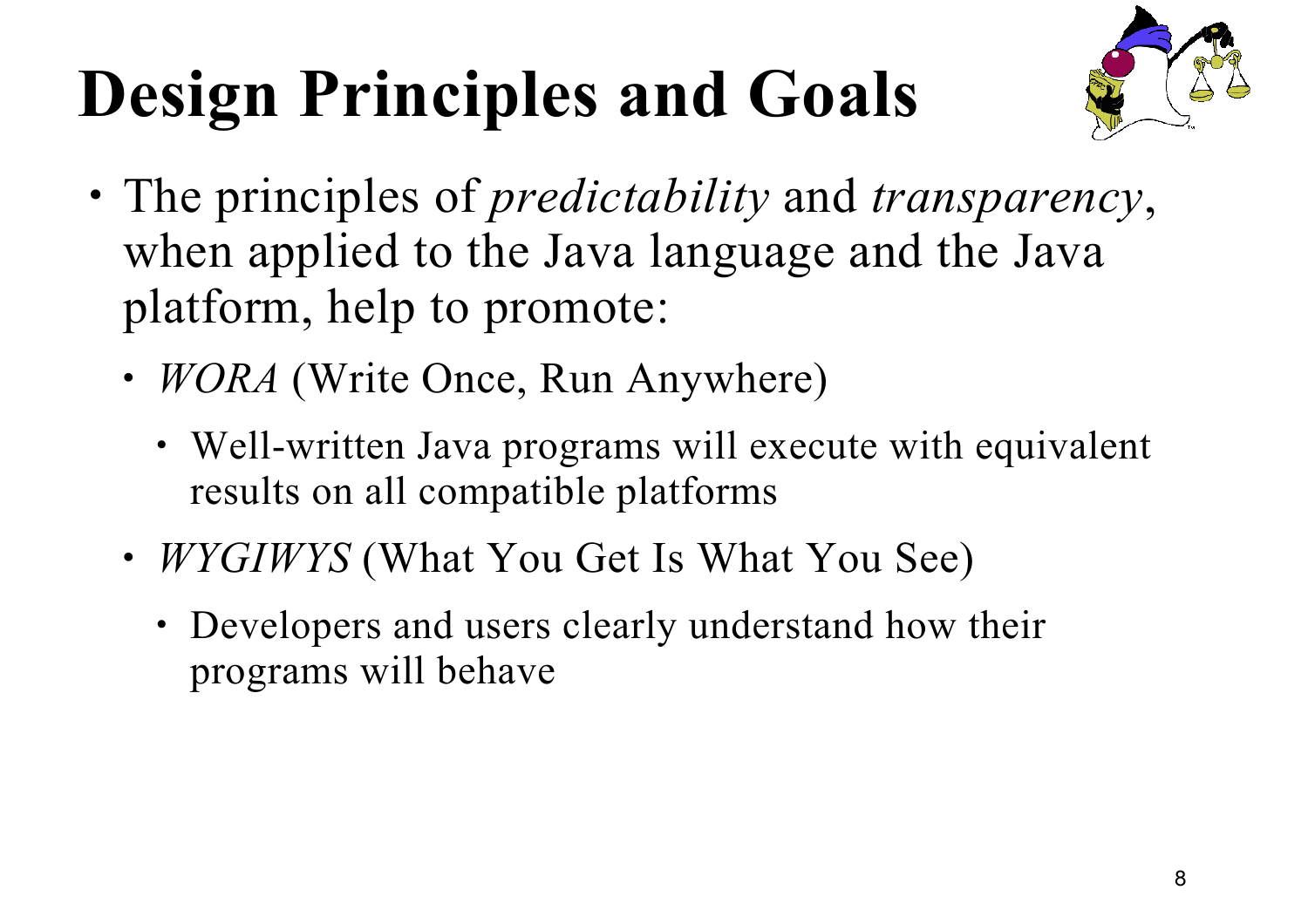### **Language: Predictability**



- Program behaviour is tightly specified
	- Operates down to the bit level (floating point) behavior, hash codes...)
- Some performance cost, but worth it..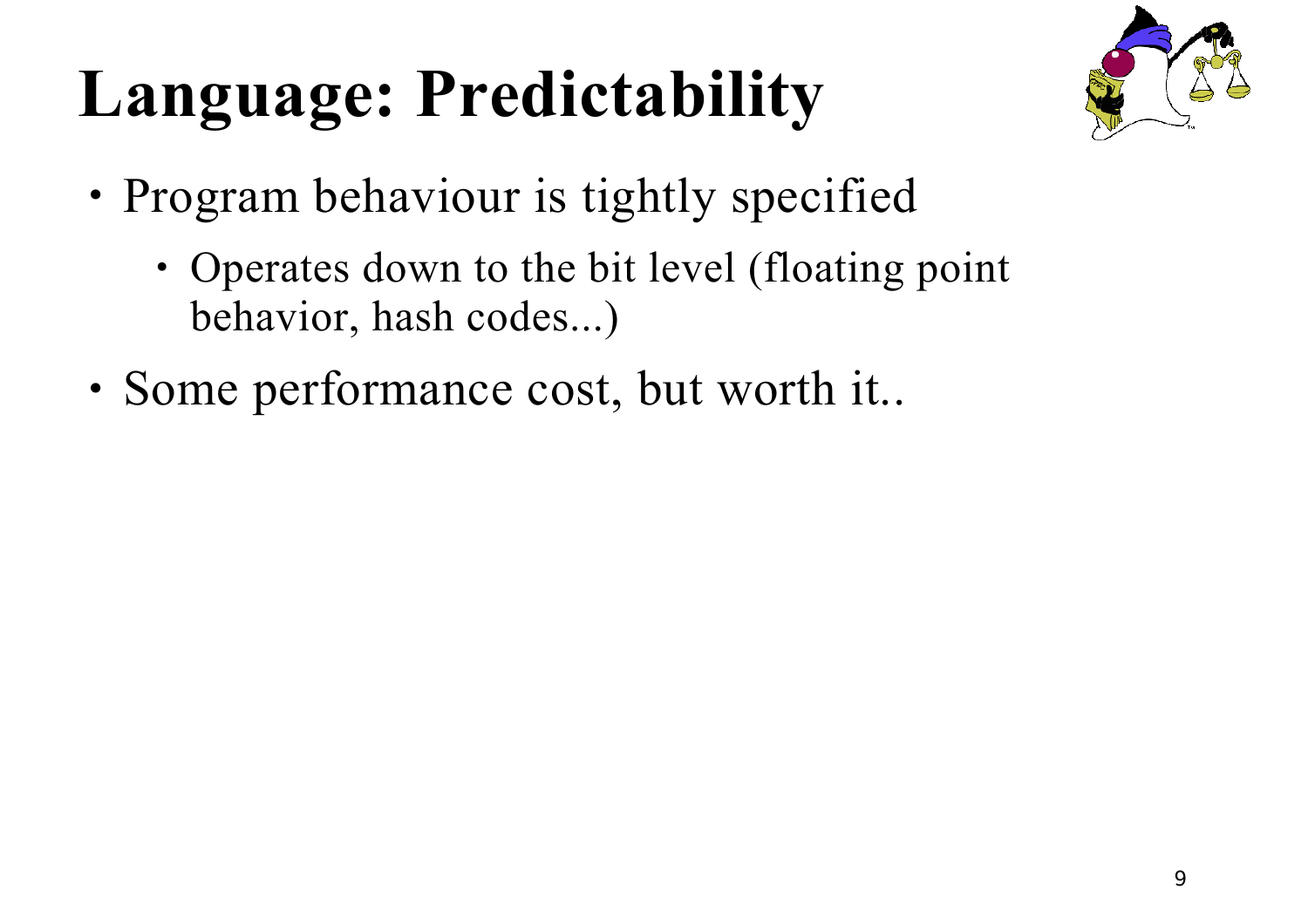### **Language: Transparency**



- Focus is on creating easy-to-read source code.
	- It should be obvious from reading the source code how a Java program will behave.
- Some useful features left out for this reason.
	- Preprocessor, macros, operator overloading...
- Major gains in programmer productivity.
- Keeps each project from "inventing its own language."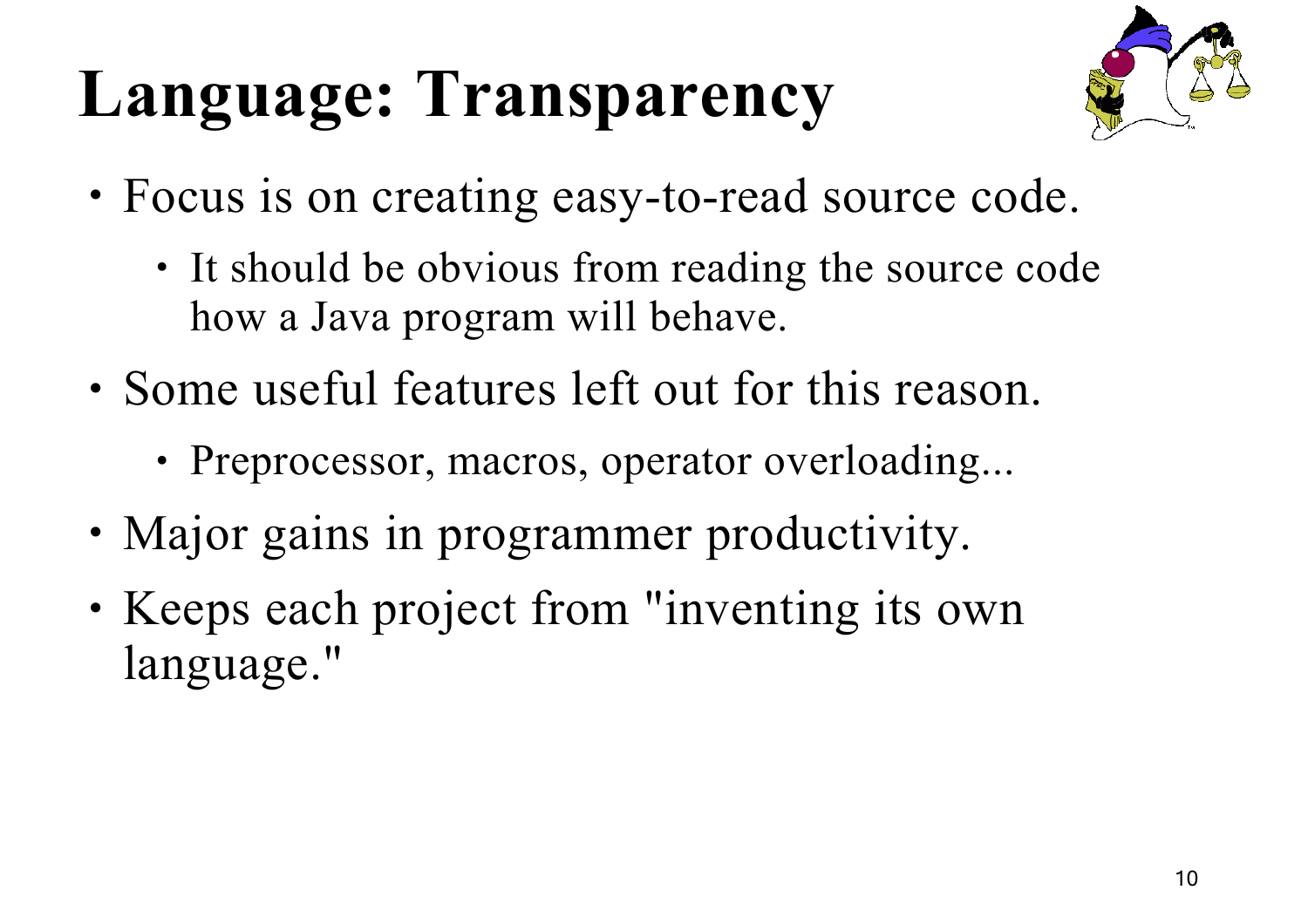### **Platform: Predictability**



- All implementations contain the same APIs.
	- No subsetting or supersetting of standard, specified APIs.
- Behavior is fully specified.
- Class-file semantics are identical across implementations.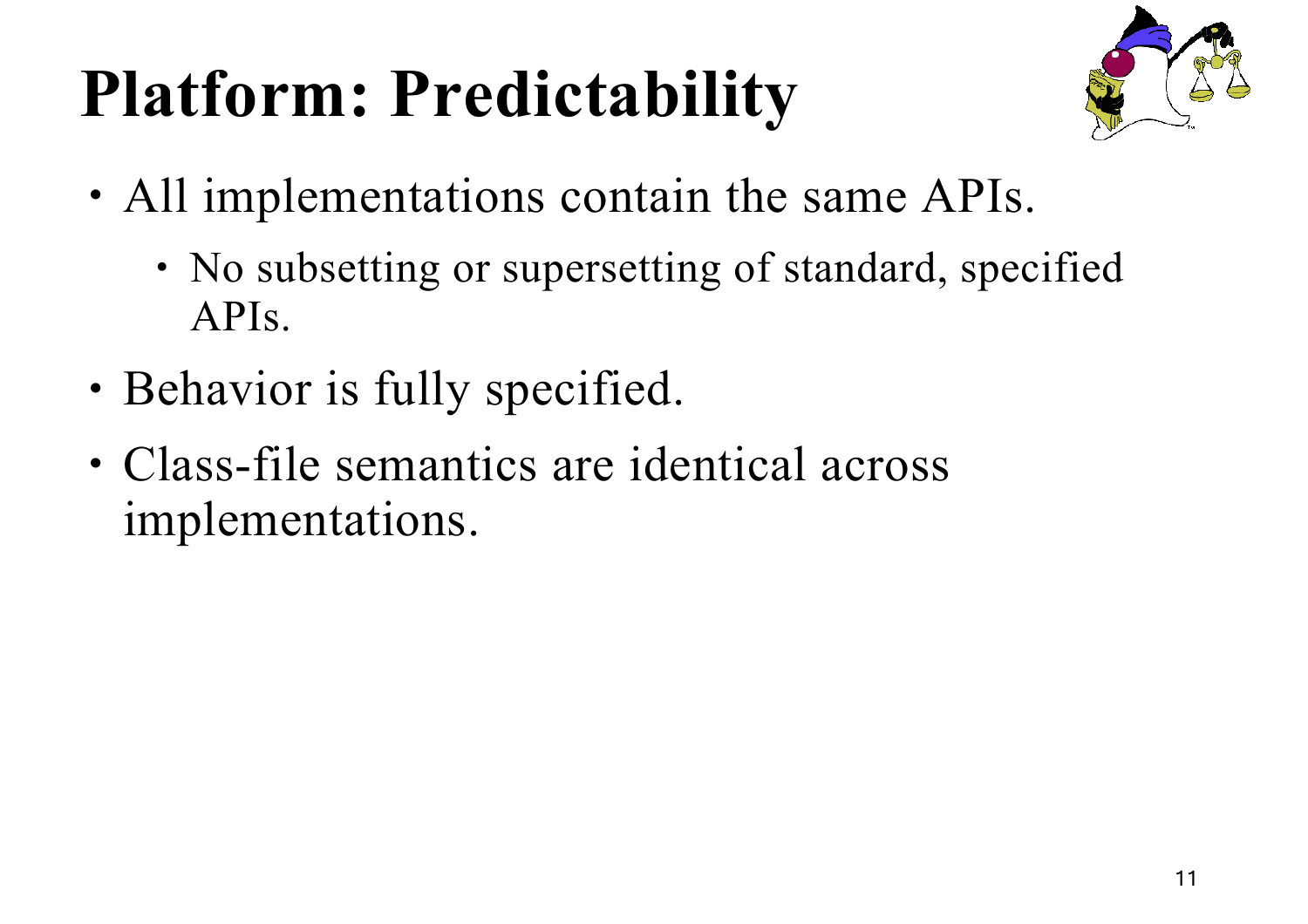### **Platform: Transparency**



- Vendor value-add is clearly identified.
- No magic modes, no hidden behavior.
- Always compatible.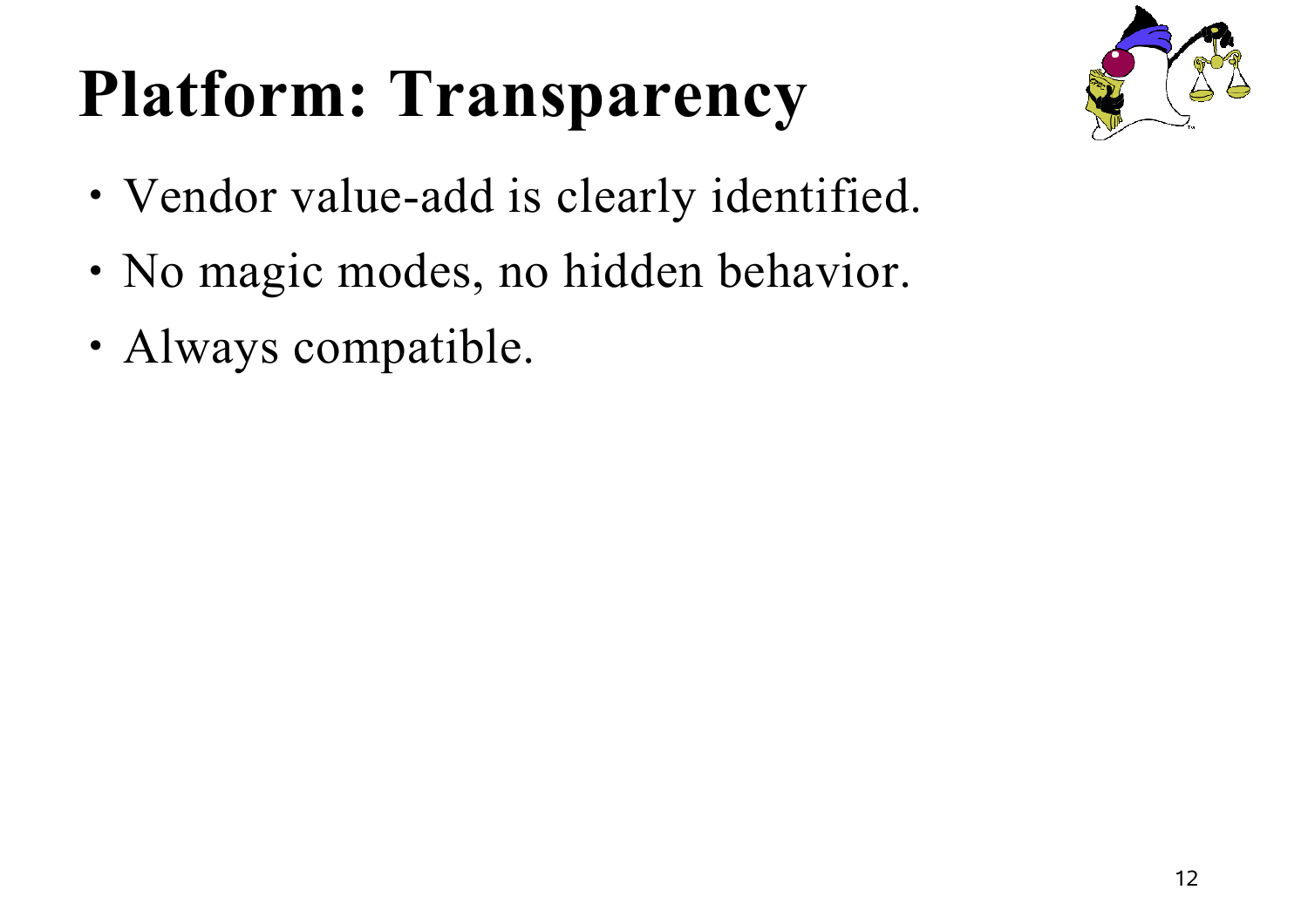#### **Results**



- Compatible products available from multiple vendors.
- Portable applications run identically on all compatible products.
- Developers and customers understand what is part of the platform and what is vendor-specific.
- No surprises; Java programs and platforms behave as expected.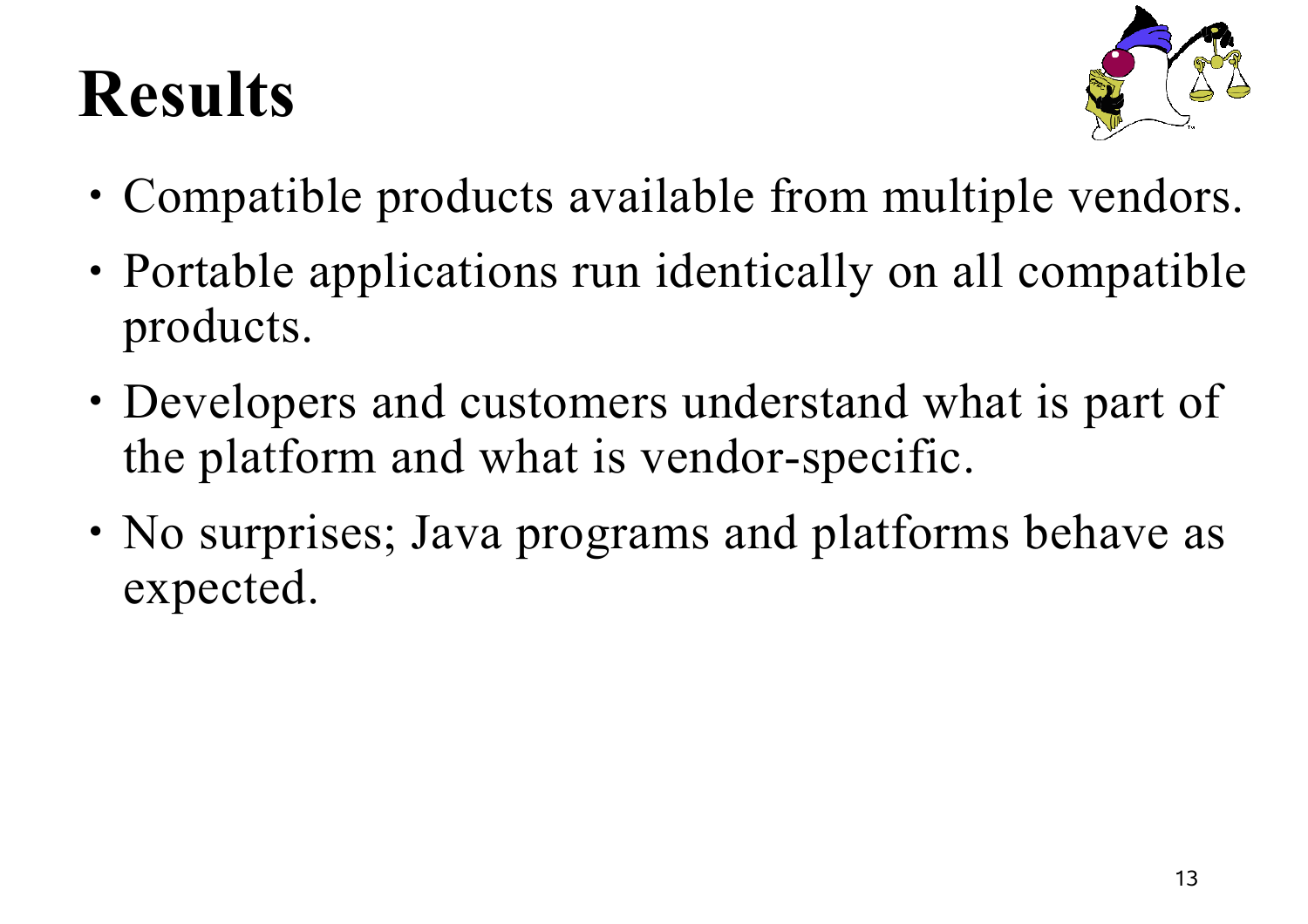# **Program Overview (1)**



- Compatibility is a contractual obligation.
	- Licensees are prohibited from shipping incompatible products.
	- Compatible products can use the Java name and display the *Java Compatible* logo.
- No need to run (but must be capable of passing) all tests in all possible configurations.
- Compatibility is binary.
	- You can't be "almost compatible" or "a little bit incompatible"
	- JCK contains ~120,000 test cases; if you pass 119,999 you fail.
	- If you pass 120,000 and don't meet all other requirements, you fail.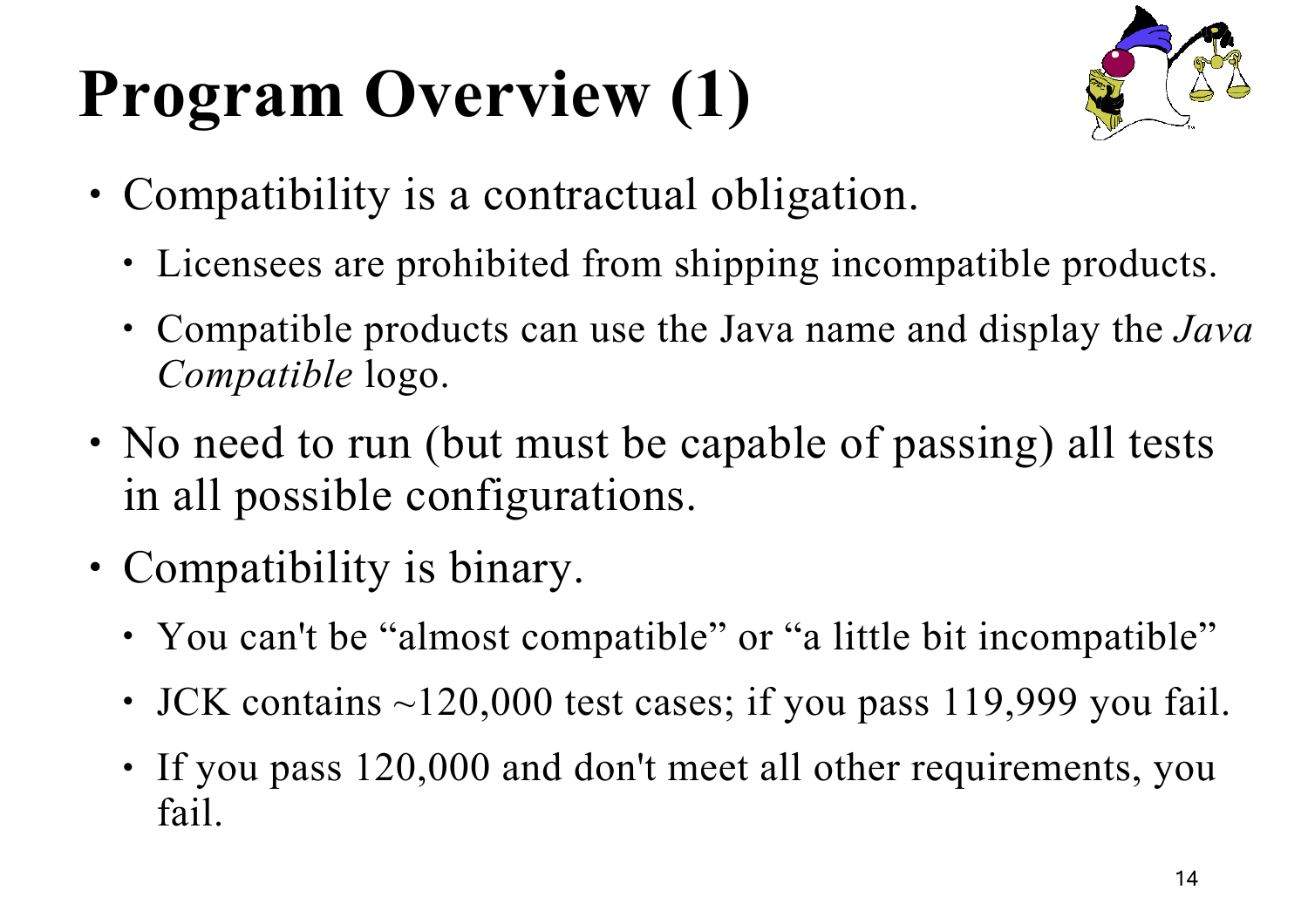# **Program Overview (2)**



- The specification defines requirements.
- The TCK verifies conformance with specification.
- *Compatibility Rules* define testing requirements.
- Self-certification of compatibility.
	- Licensees run the tests and follow the rules, reporting to Oracle when they are compatible.
	- Must assert that all other requirements have also been met.
	- Oracle may audit results and investigate complaints.
- Level playing-field: Oracle, as well as licensees, must comply.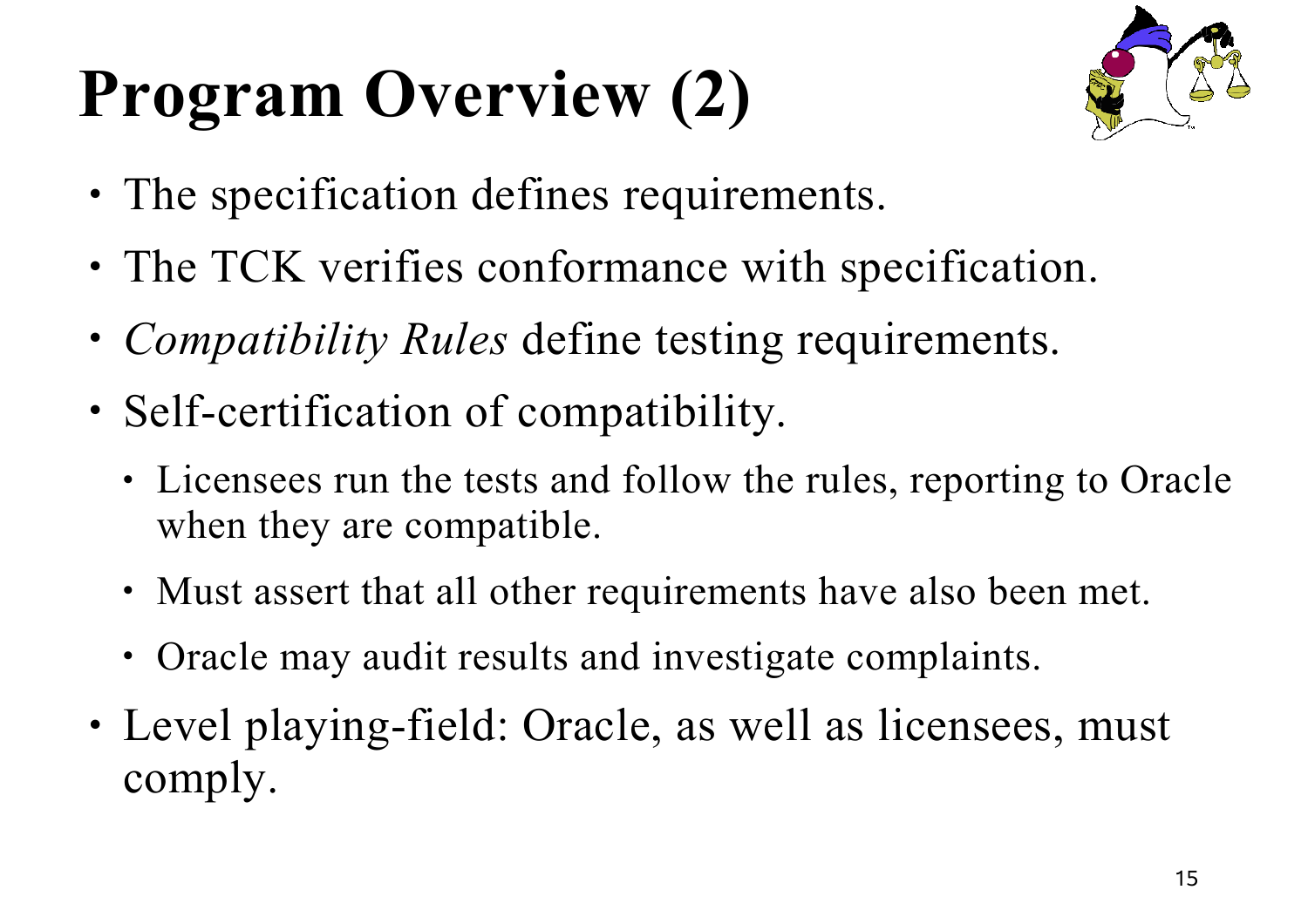# **Testing is not enough**



- Compatibility tests can never cover everything.
- Licensees are free to innovate and add value (subject to constraints.)
- We need the flexibility to adapt to new implementations and changing circumstances.
- Therefore, Compatibility Requirements (*The Rules.*) define additional conditions that must be met.
	- (Some requirements are specified in the License rather than in the Rules...)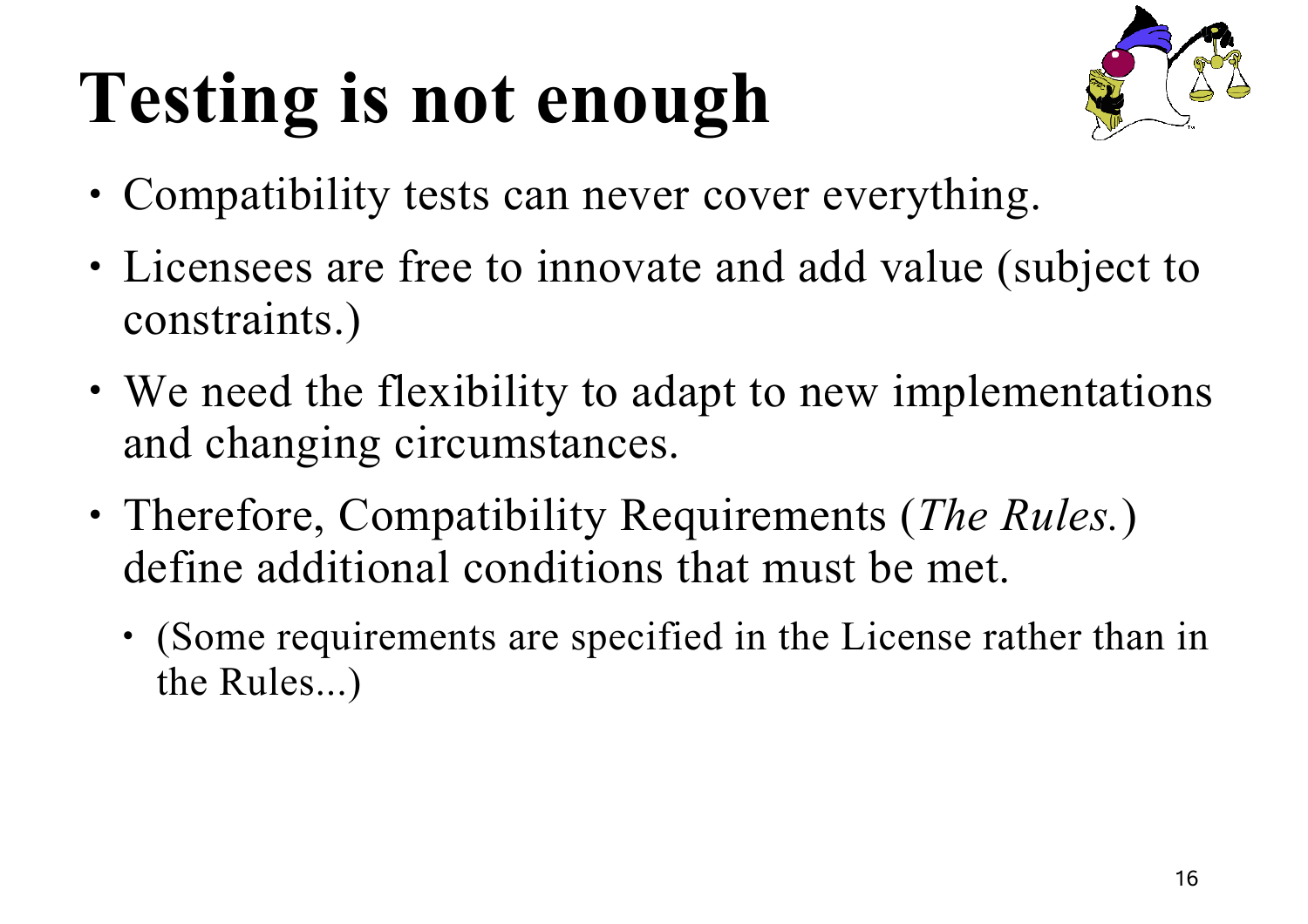# **Compatibility Requirements**



- Typically Chapter 2 of the TCK User's Guide.
- Specify what it means to pass the test suite
	- All required tests must pass.
	- Tests must not be modified.
- Specify additional (untested, or even untestable) criteria that must be met.
	- All specified classes and interfaces must be provided and must function as specified.
	- Syntax & semantics of the Java language must be preserved.
- Requirements evolve over time.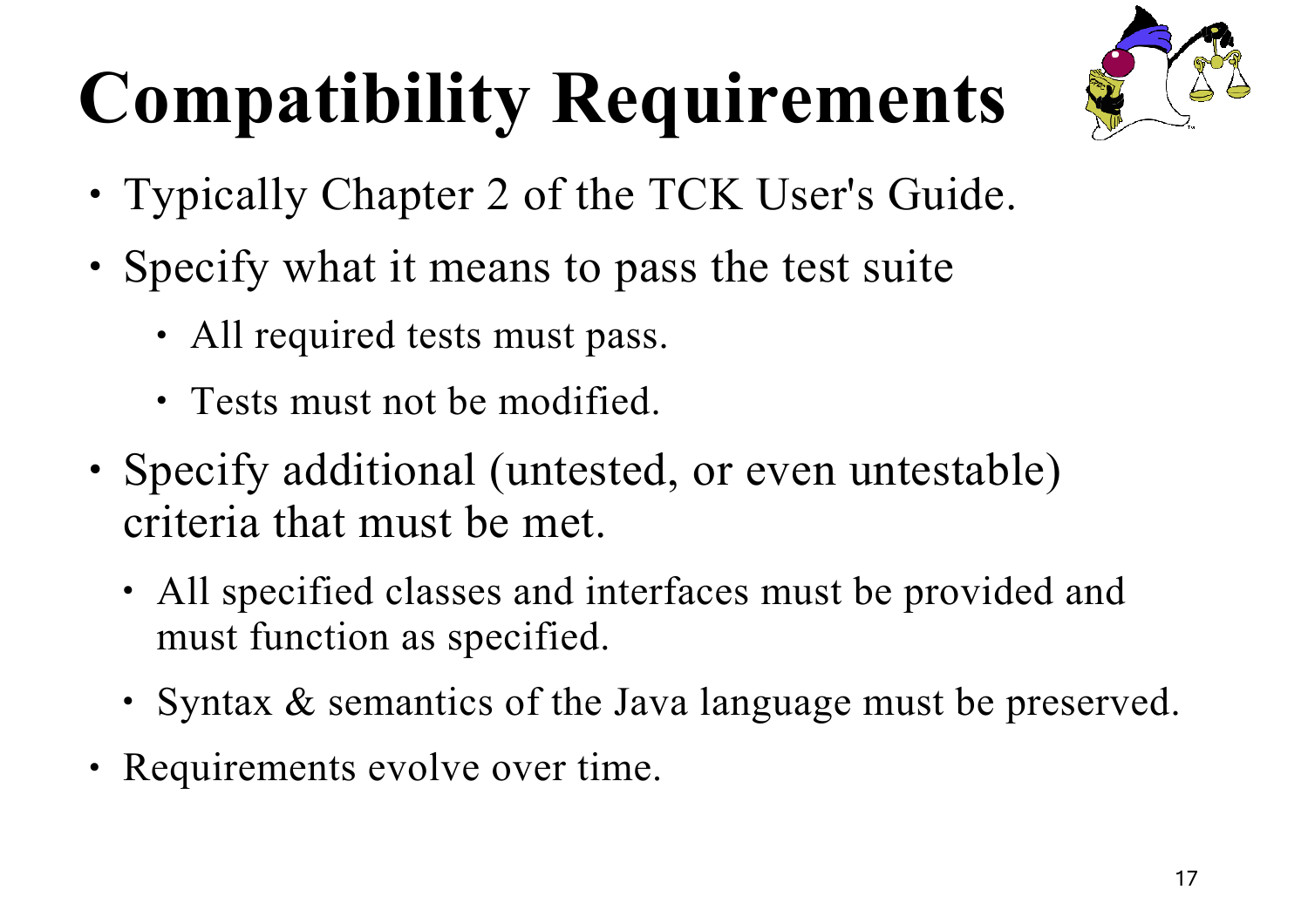

### A Brief Tour Through The Rules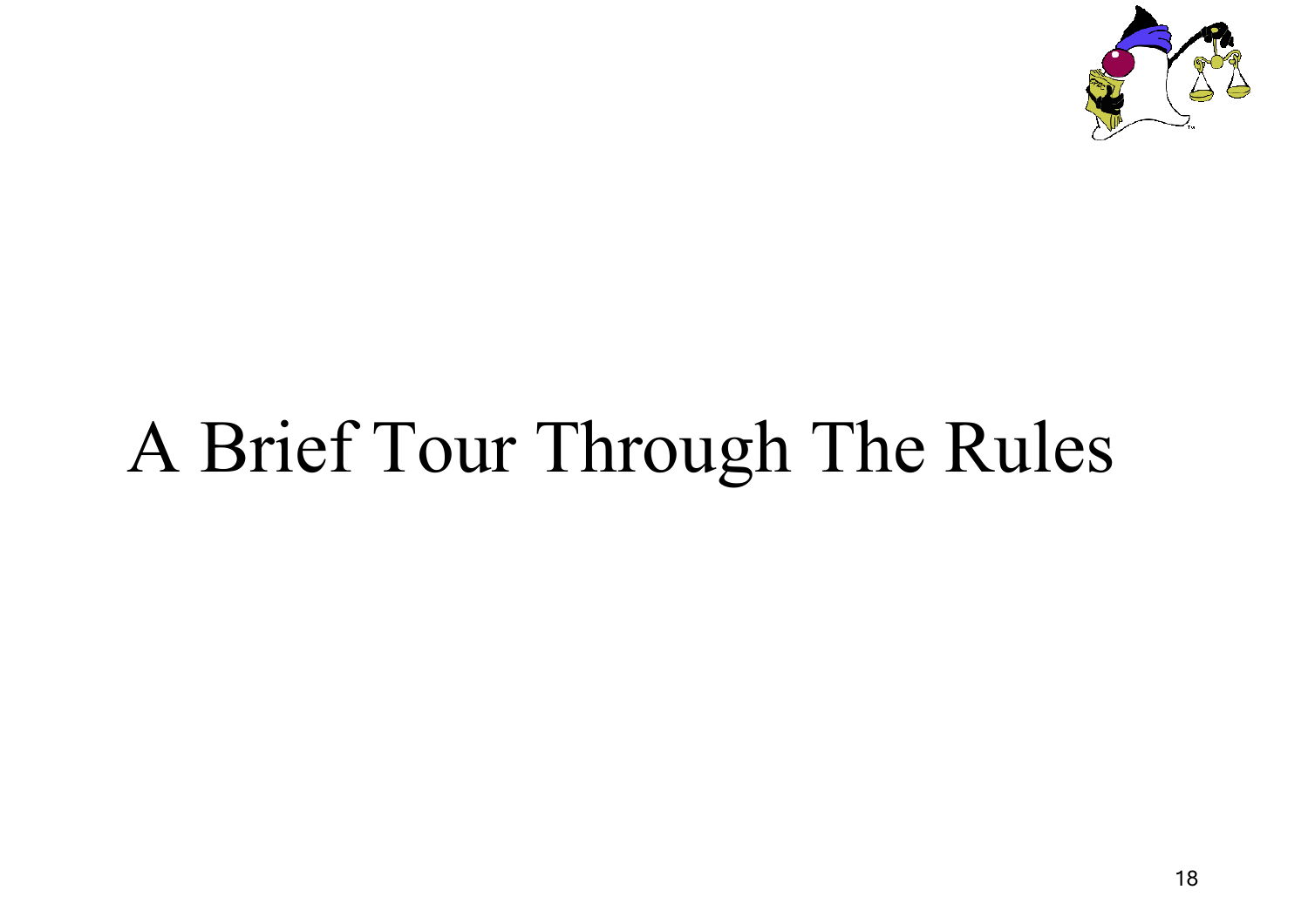### **Introduction**



- Chapter 2 of the TCK User's Guide contains definitions and rules.
- This is only a summary see the User's Guide for complete details.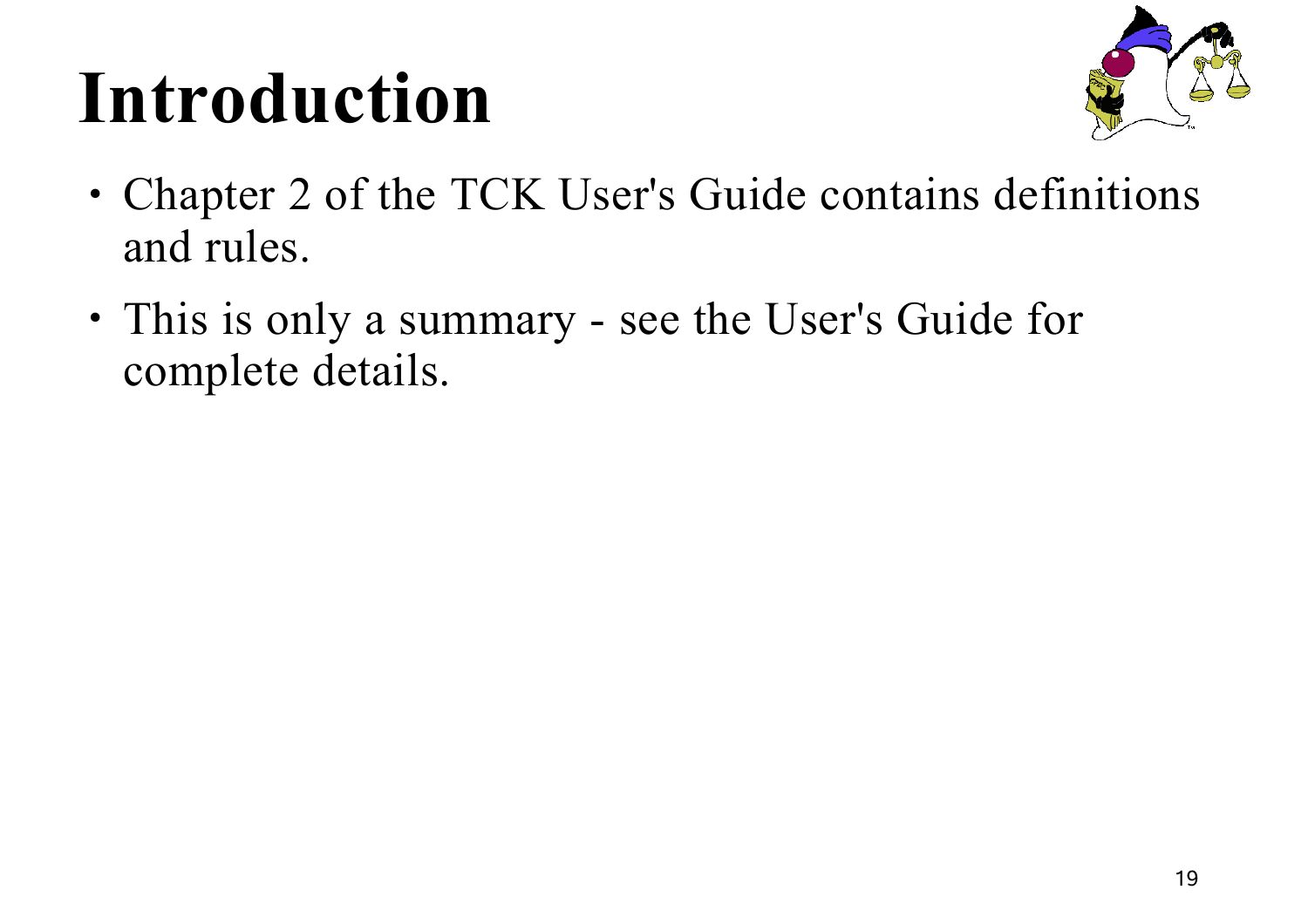# **Compatibility in all modes**



- SE1: The Product must be able to satisfy all applicable compatibility requirements, including passing all Conformance Tests, in every Product Configuration and in every combination of Product Configurations, except only as specifically exempted by these Rules.
- *Product Configuration*: "A specific setting or instantiation of an Operating Mode."
- *Operating Mode*: "Any Documented option of a Product that can be changed by a user in order to modify the behavior of the Product." (Installation options, command-line parameters, system properties...)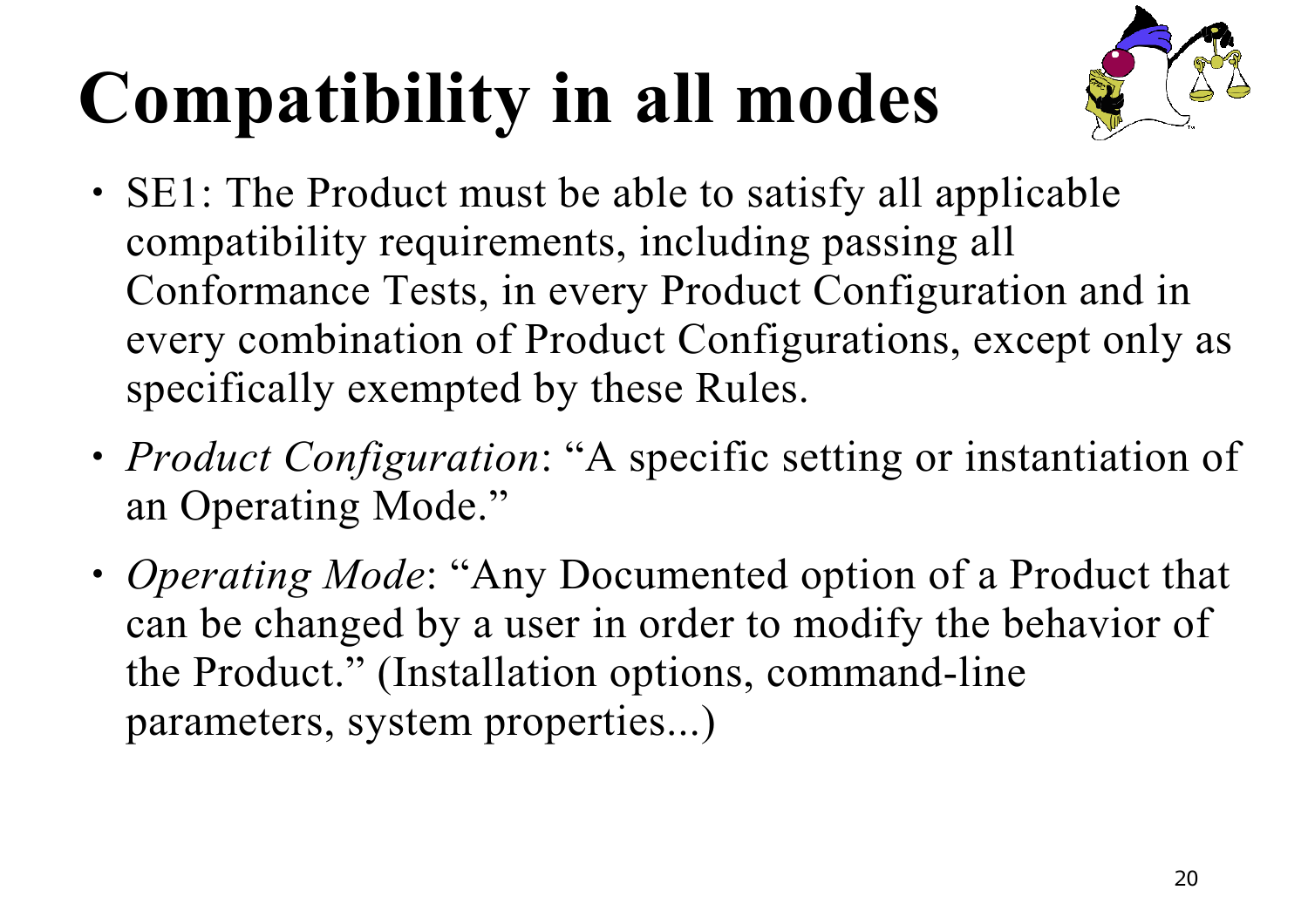# **Why SE1?**



- Make it obvious what's compatible.
- It's simple all modes are compatible.
- Applications can always rely on a conforming configuration.
- Don't have to worry about how you configured the platform or the application.
- No bait and switch.
	- "Yes, we're compatible, but this other mode makes your app run twice as fast."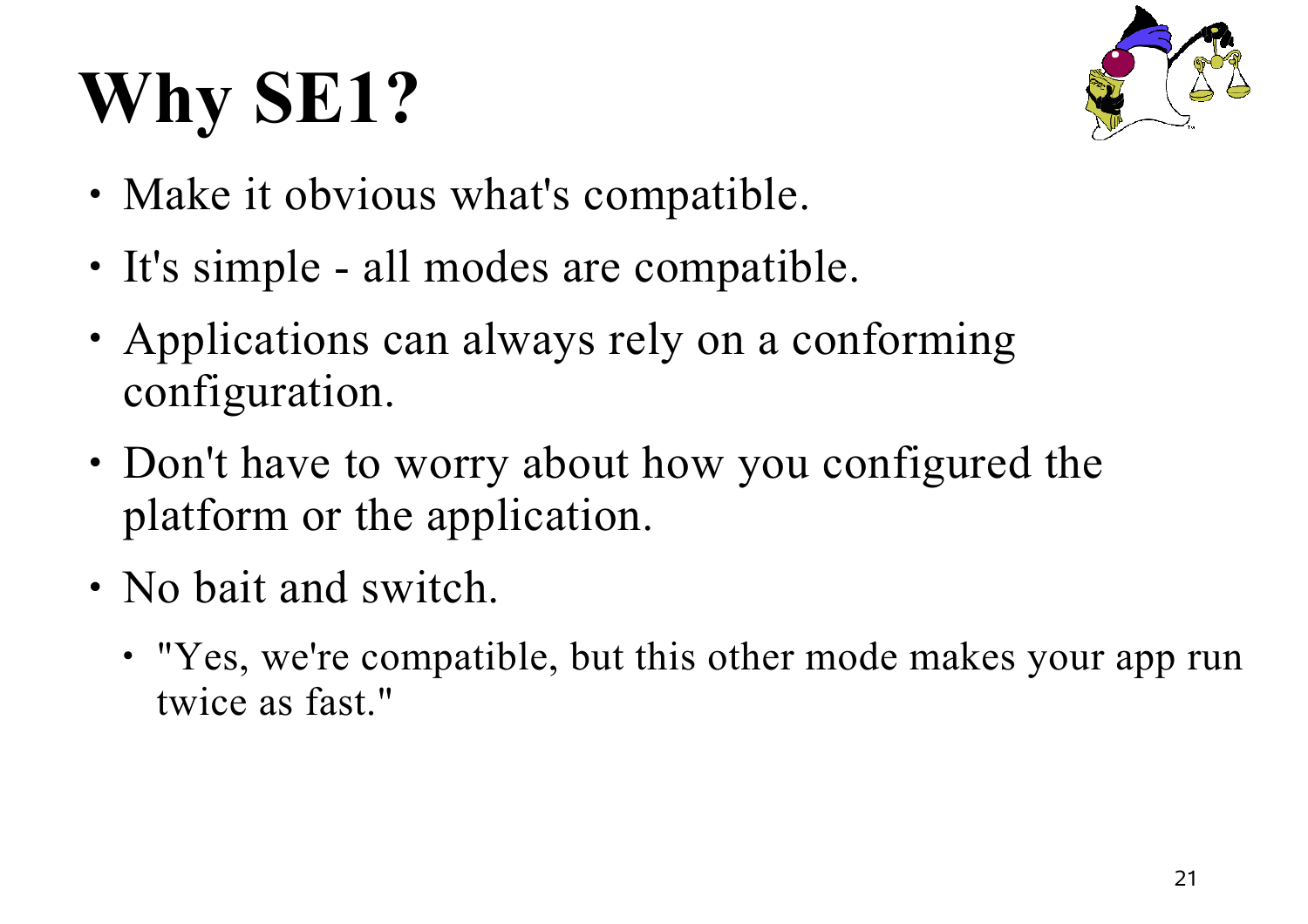# **Exceptions to Rule SE1**



- Options that control resources.
	- Resource: "A computational, location, or security resource that may be required for proper execution of the test suite."
	- At least one combination of such configurations must pass.
	- Example: if security permissions control access to network resources, OK to require permissions needed by TCK.
- Modes that simply report version, usage, or diagnostic info are not required to pass.
- Backward-compatibility modes.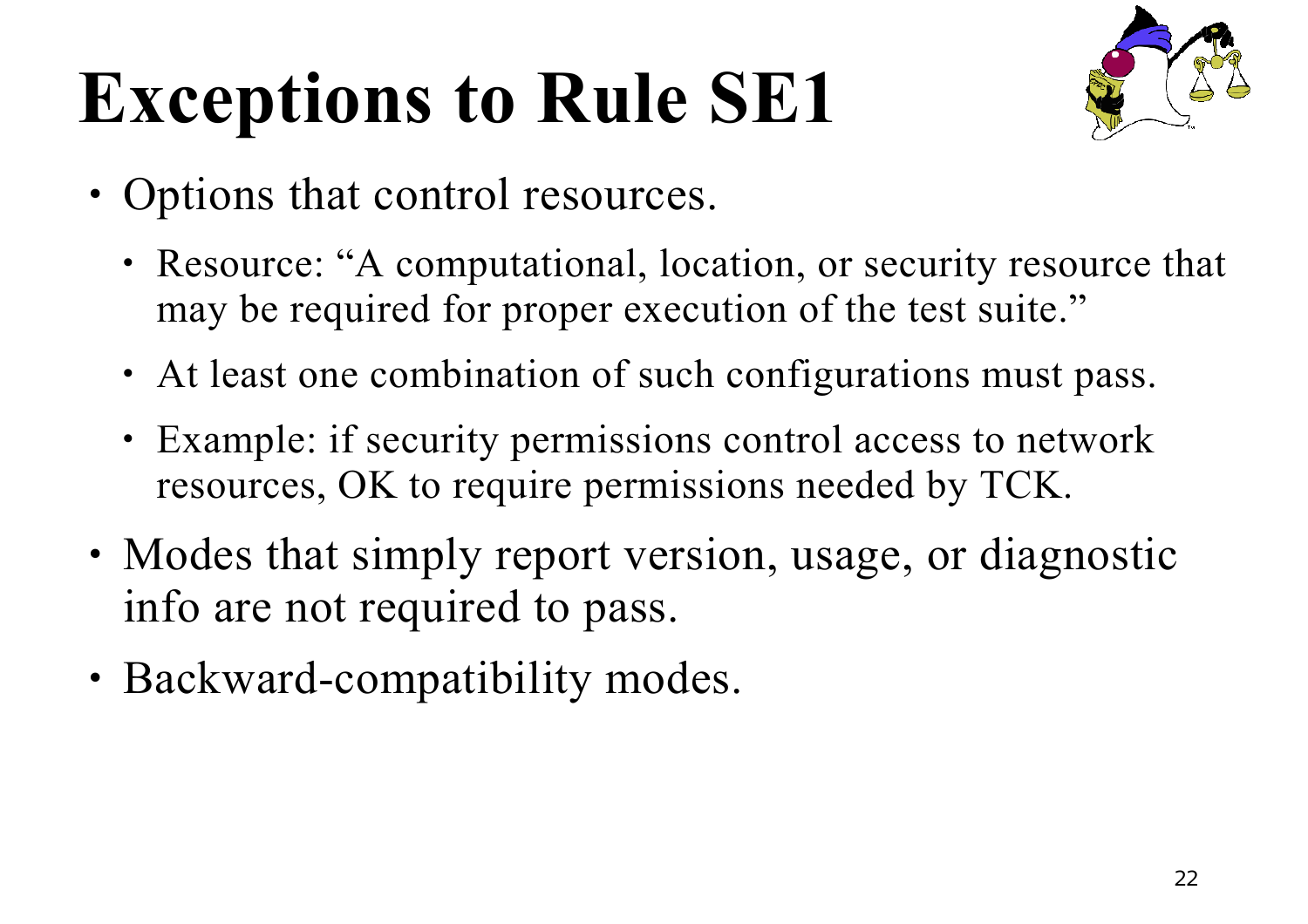

# **Forbidden Operating Modes**

- *Debug mode* that disables all security checks.
- *Production mode* that disables error checks.
- *Fast mode* that disables functionality.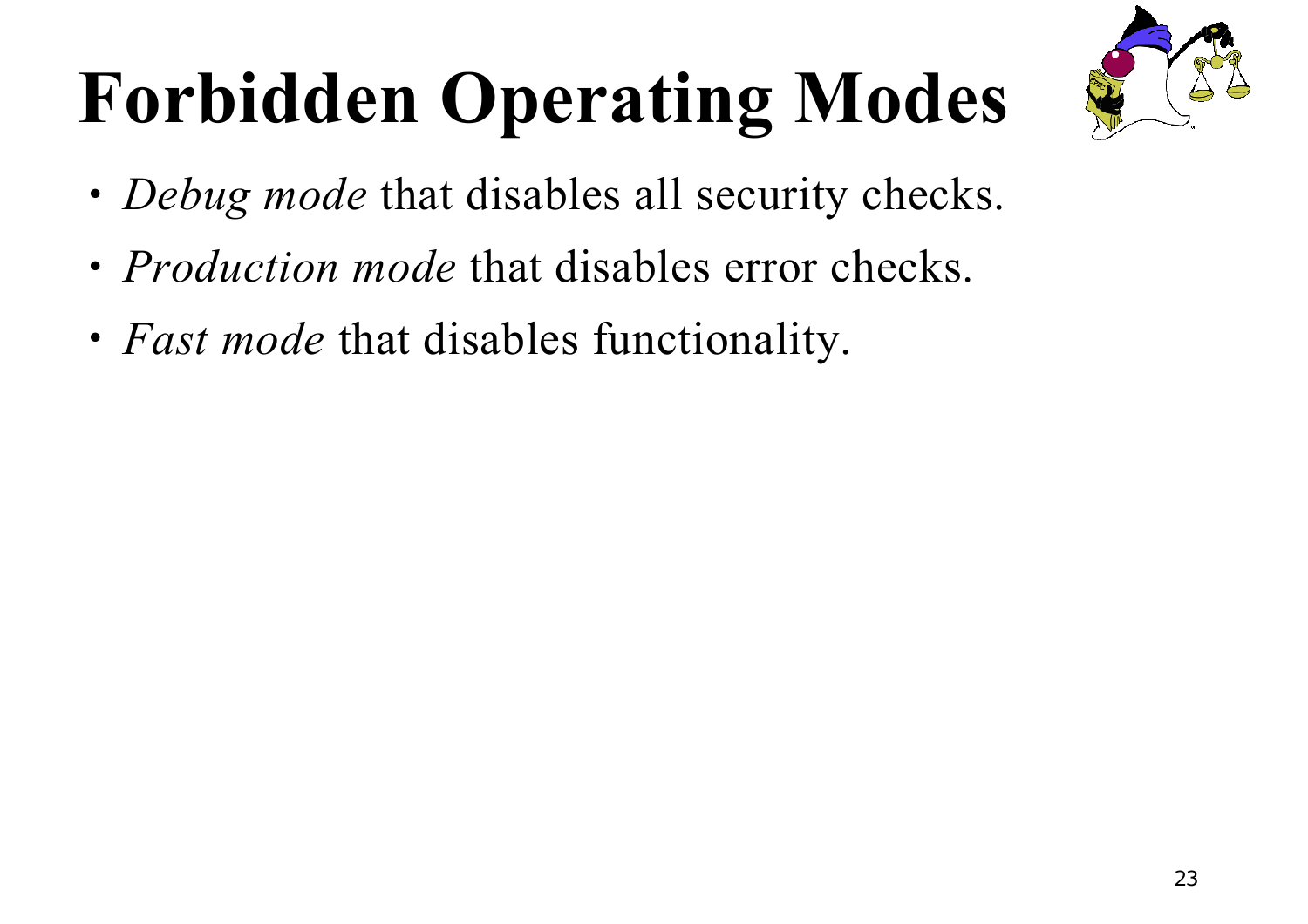### **Don't mess with the tests**



- Only materials supplied with the test suite may be used for testing
- SE2: No source or binary test or test property may be modified except as documented in the JCK.
- SE3: Only the testing tools supplied in the JCK may be used for testing.
- SE4: The Exclude List can only be modified by the JCP Maintenance Lead.
- SE8: Only test binaries that are supplied in the JCK may be used for testing.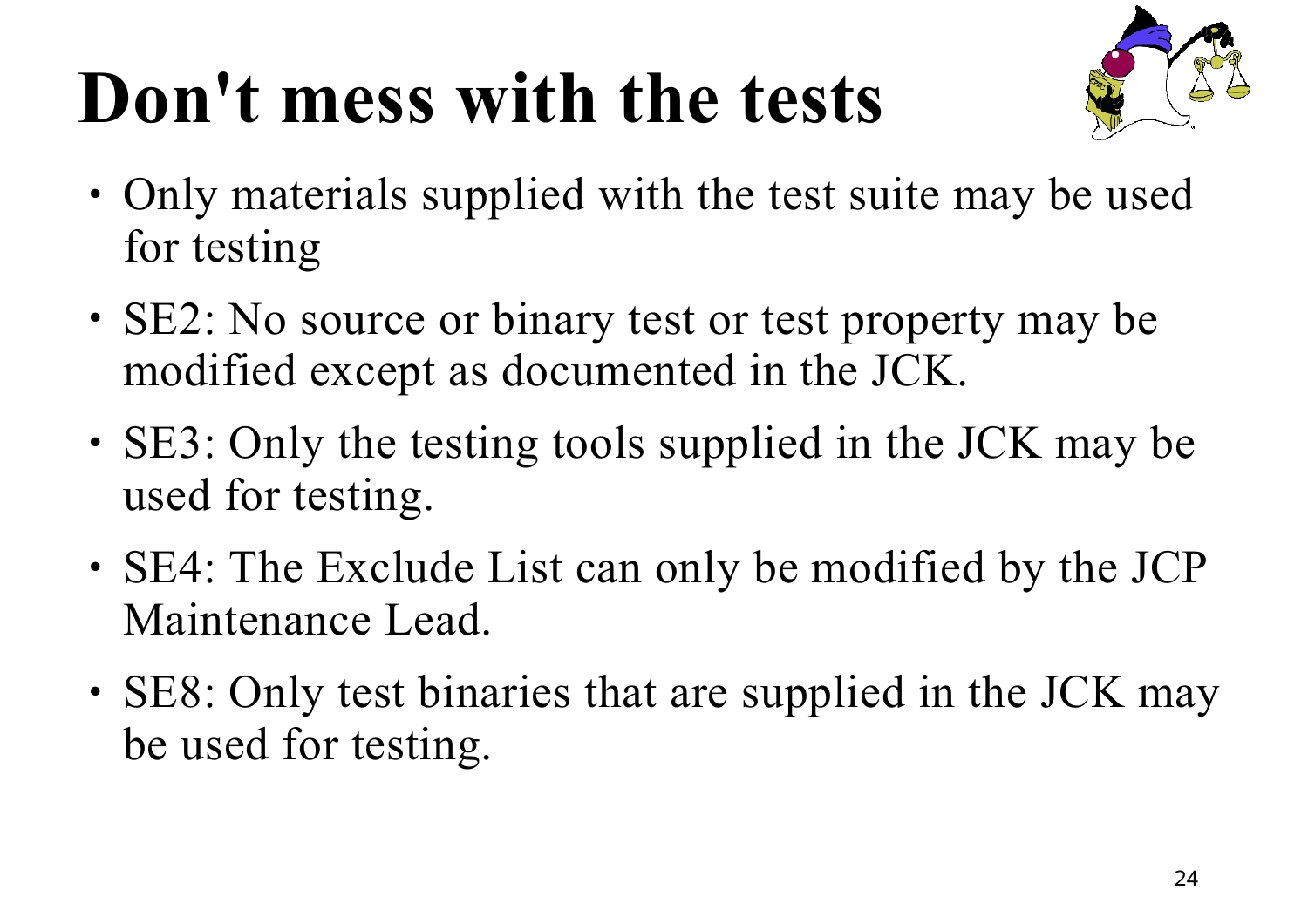# **Modifications to the Rules**



- SE5: The Maintenance Lead can define exceptions to these Rules. Such exceptions would be made available to and apply to all licensees.
	- Rules will evolve over time.
	- No waivers or special considerations are ever given to anyone.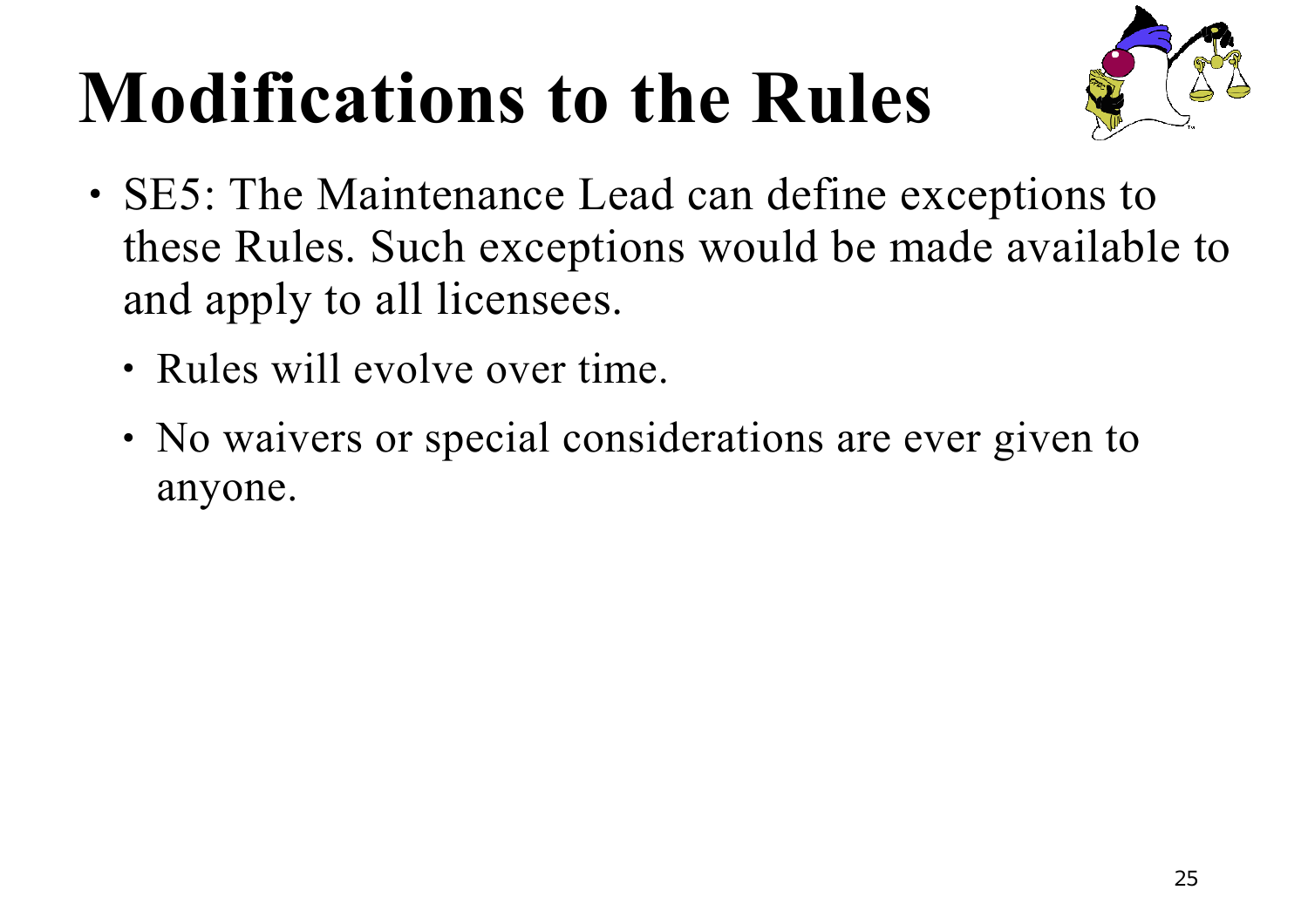## **Define the Platform**



- SE6: All hardware and software necessary to ensure that the product behaves compatibly must be documented and available to all users.
	- Example: If a patch to an operating system is required for the product to perform properly, the patch must be documented and available.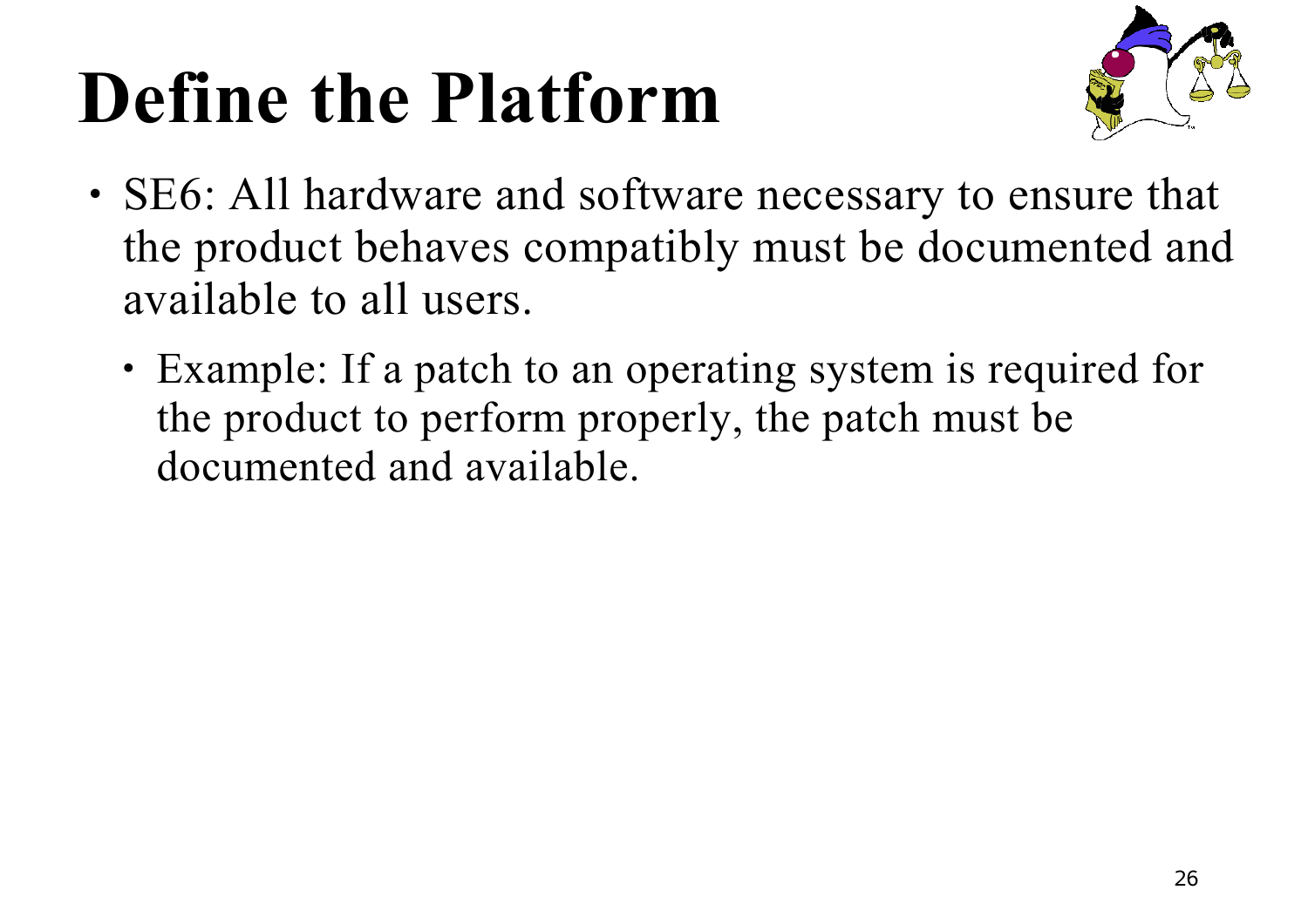# **Implement the specified APIs**



- SE7: The product must contain the full and exact set of public and protected APIs defined in the specification.
- SE7.1: If a product includes multiple Java technologies, it must contain the union of all public and protected APIs of these technologies.
	- No subsetting, supersetting, or modification of the public or protected APIs is allowed.
	- Checked by Signature Test.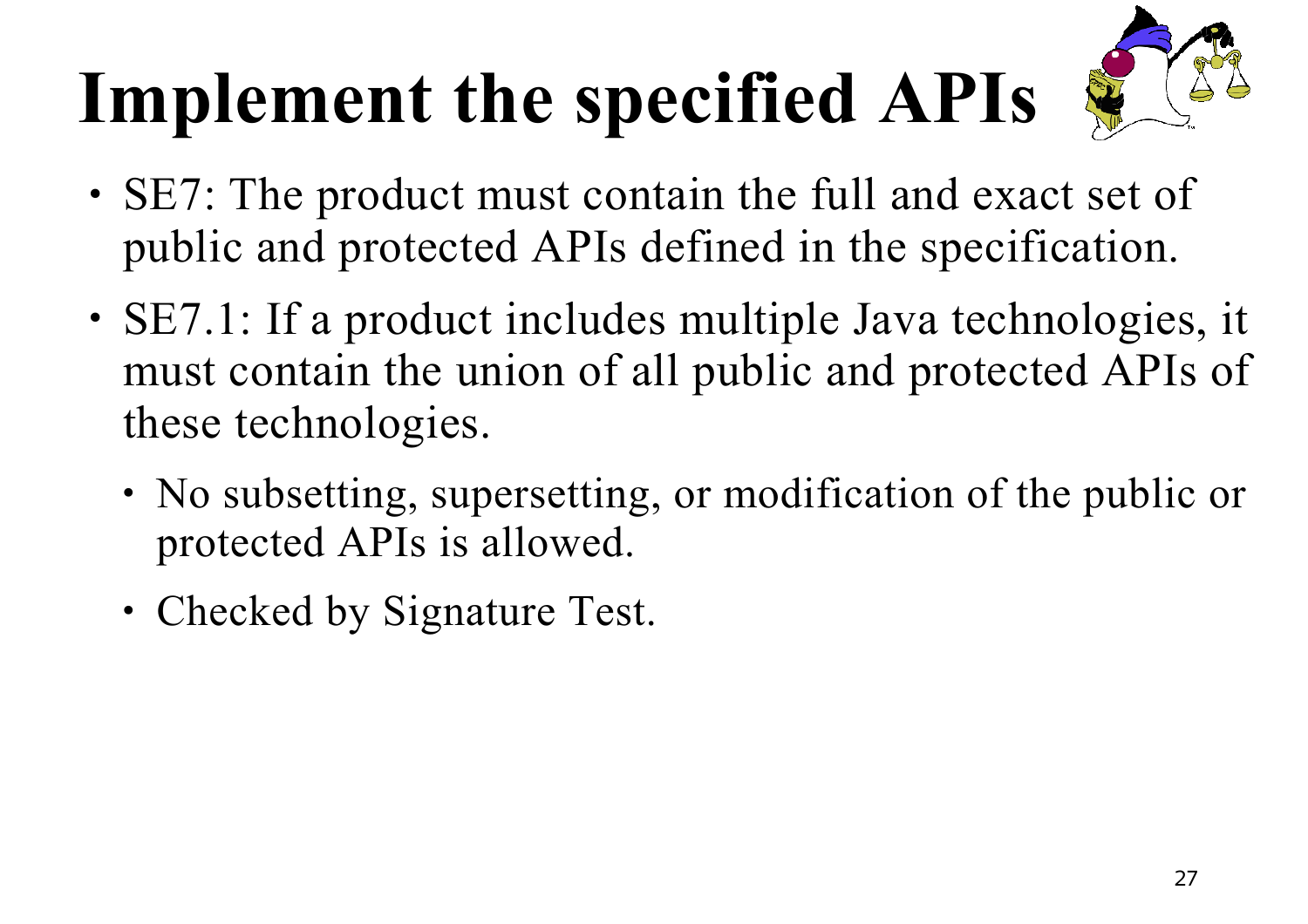# **Exception to Rule SE7**



- SE7.2: With approval of Maintenance Lead, a product may include a newer version of an *Endorsed Standard* than that defined by the specifications.
	- *Endorsed Standard*: An API defined through a standards process outside of JCP and included in a Java technology.
		- E.g. CORBA, SAX, DOM...
	- The Maintenance Lead may issue updated tests.
	- Newer versions of *Endorsed Standards* included in a product must be documented.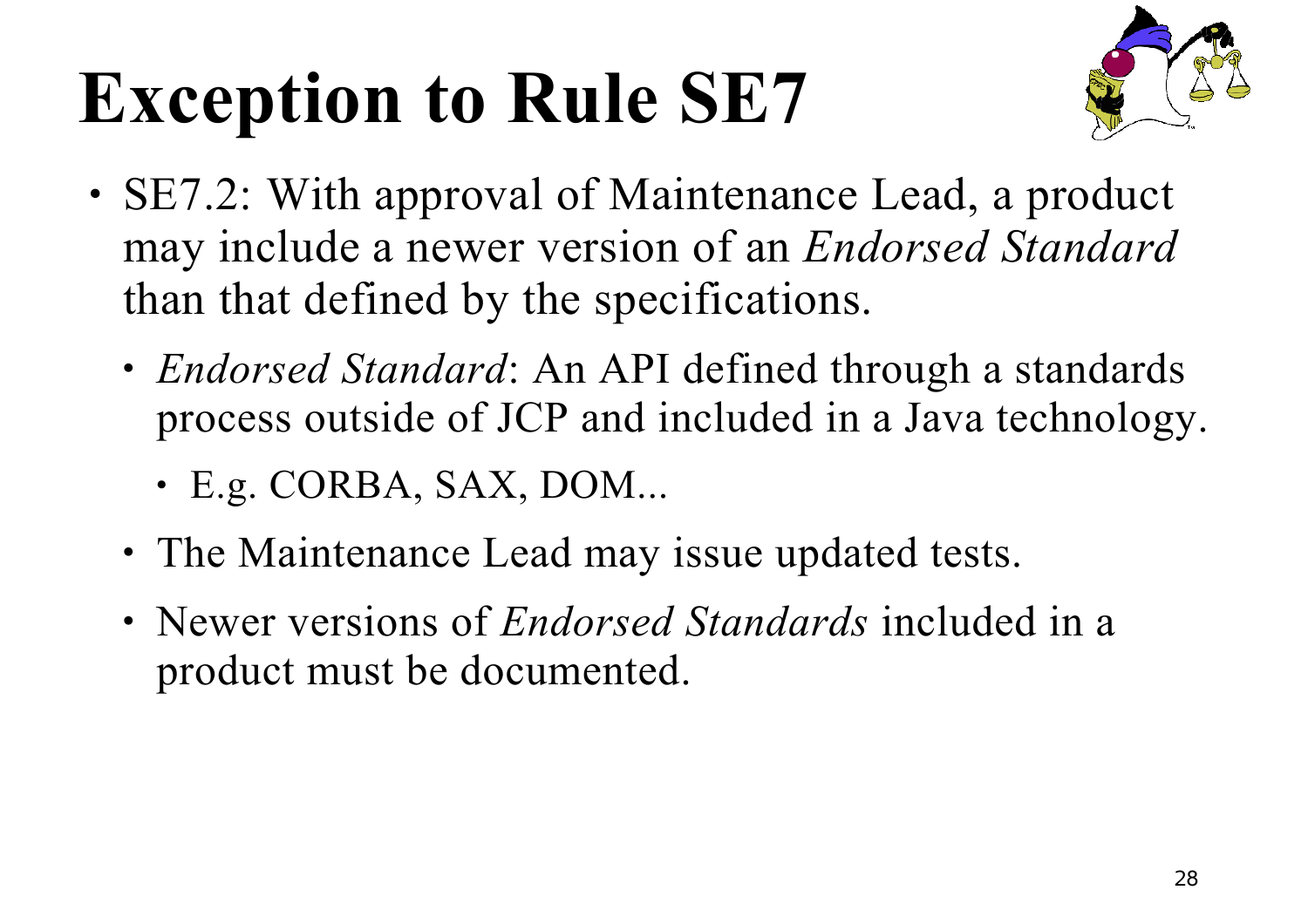## **Class-file Semantics**



- SE9: The functional programmatic behavior of any binary class or interface must be that defined by the Specifications.
	- API behavior must be consistent with the specification even if no conformance tests check for it.
	- Semantics of user-created programs must conform to the Java Language and JVM Specifications.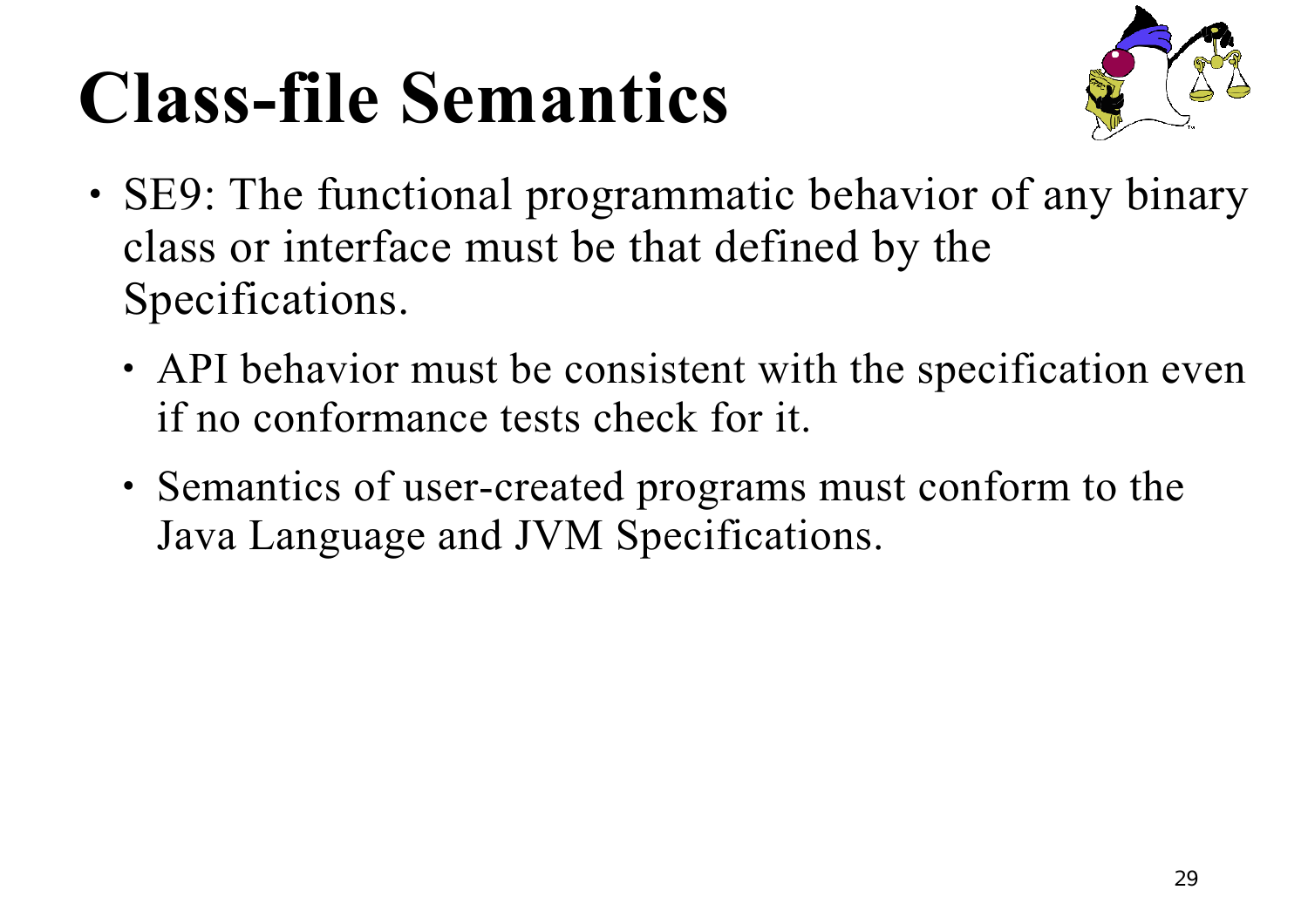### **Native Interfaces**



- SE10: Products that implement Native Code interfaces must pass the JNI tests.
	- If you support Native Code, you must support all of JNI
	- You're allowed to not support JNI only if you don't do any native code access.
	- Native code access in addition to JNI is allowed, but is not portable.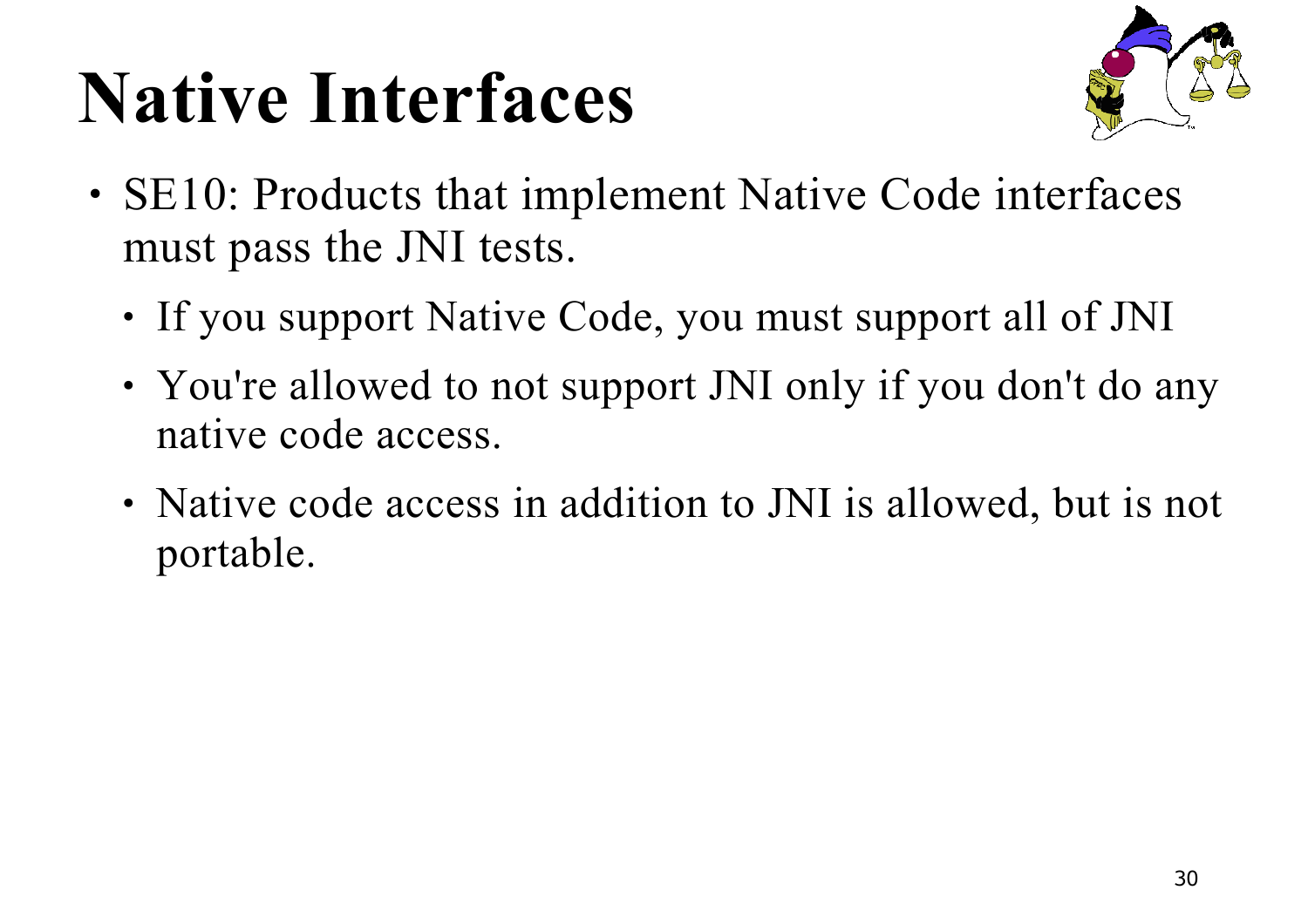# **Compiler Rules**



• Apply to products that "implement or incorporate a compilation function from source code written in the Java programming language, as specified by Oracle, into Executable Output."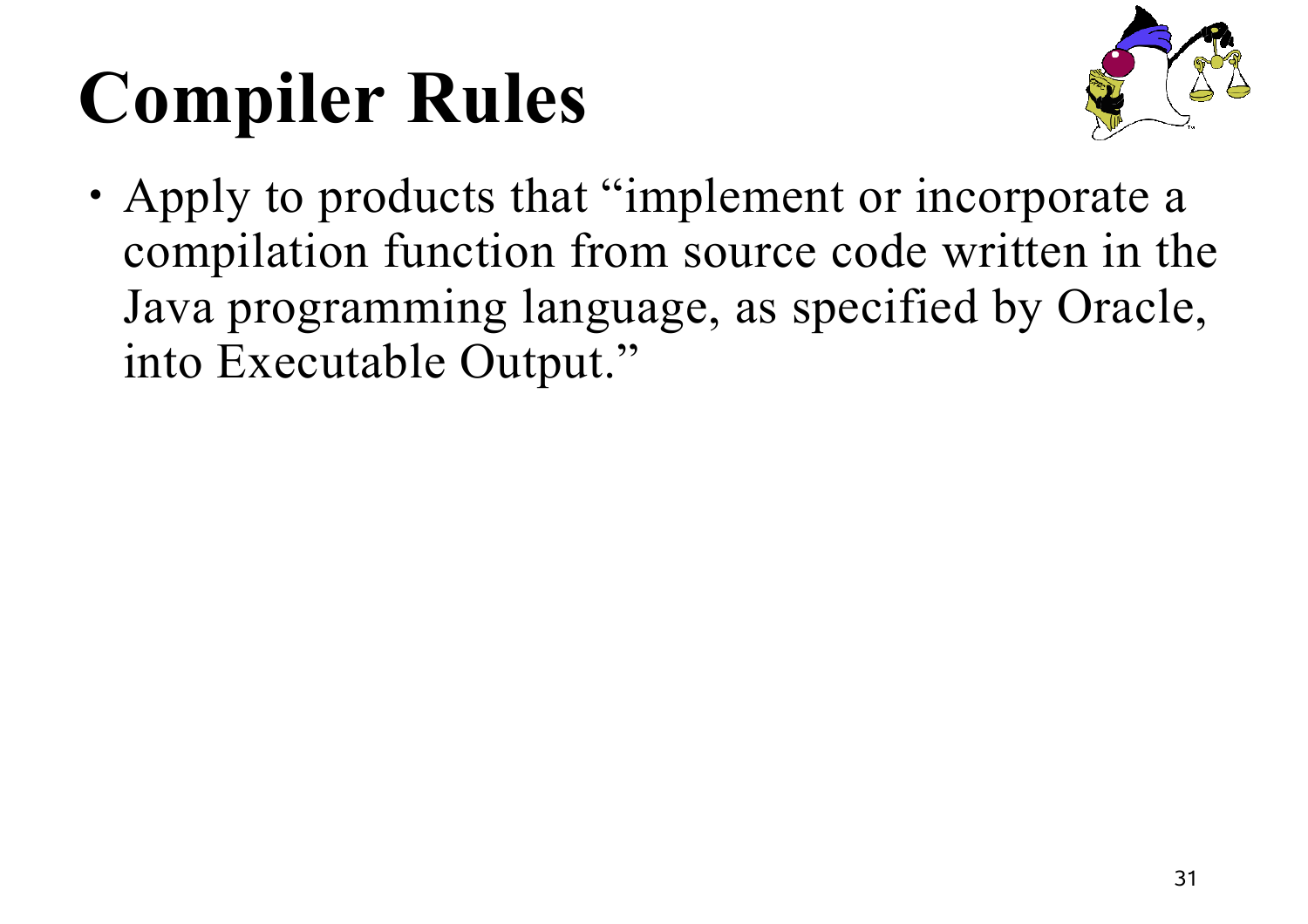# **Compiler Rules**



- C1: The compiler must pass the JCK tests for the version of the technology targeted by the compiler.
- C2: Compiler output must behave properly when executed on the associated reference runtime.
- C3: The compiler must not produce executable output from source code that does not conform to the Java Language Specification.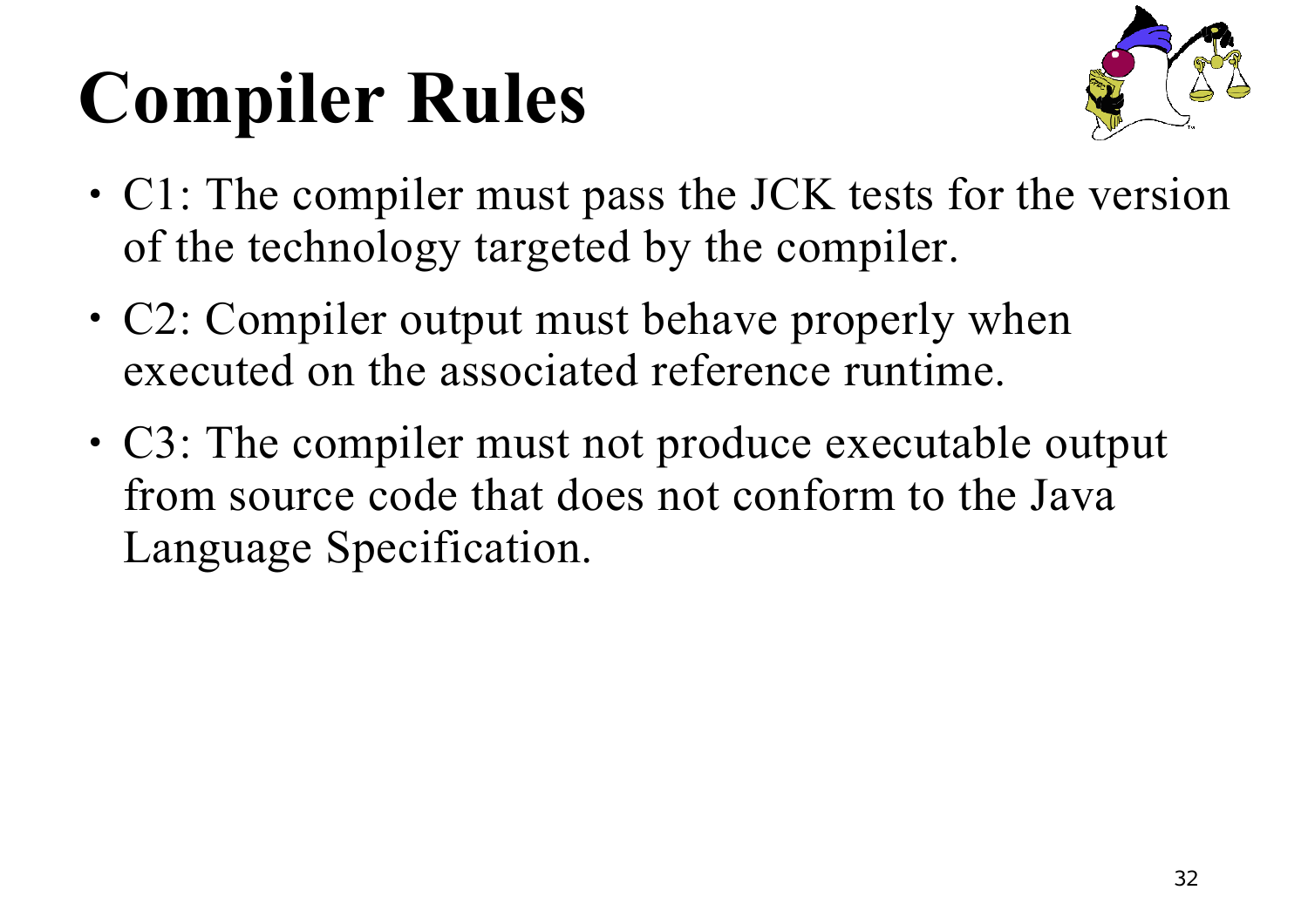# **No language extensions**



- Preserve the syntax and semantics of the language and JVM.
- C4: Comments or directives must not modify the functional programmatic behavior of a class or interface.
- C5: The Executable Output of the Compiler must be in class file format defined by the Specifications.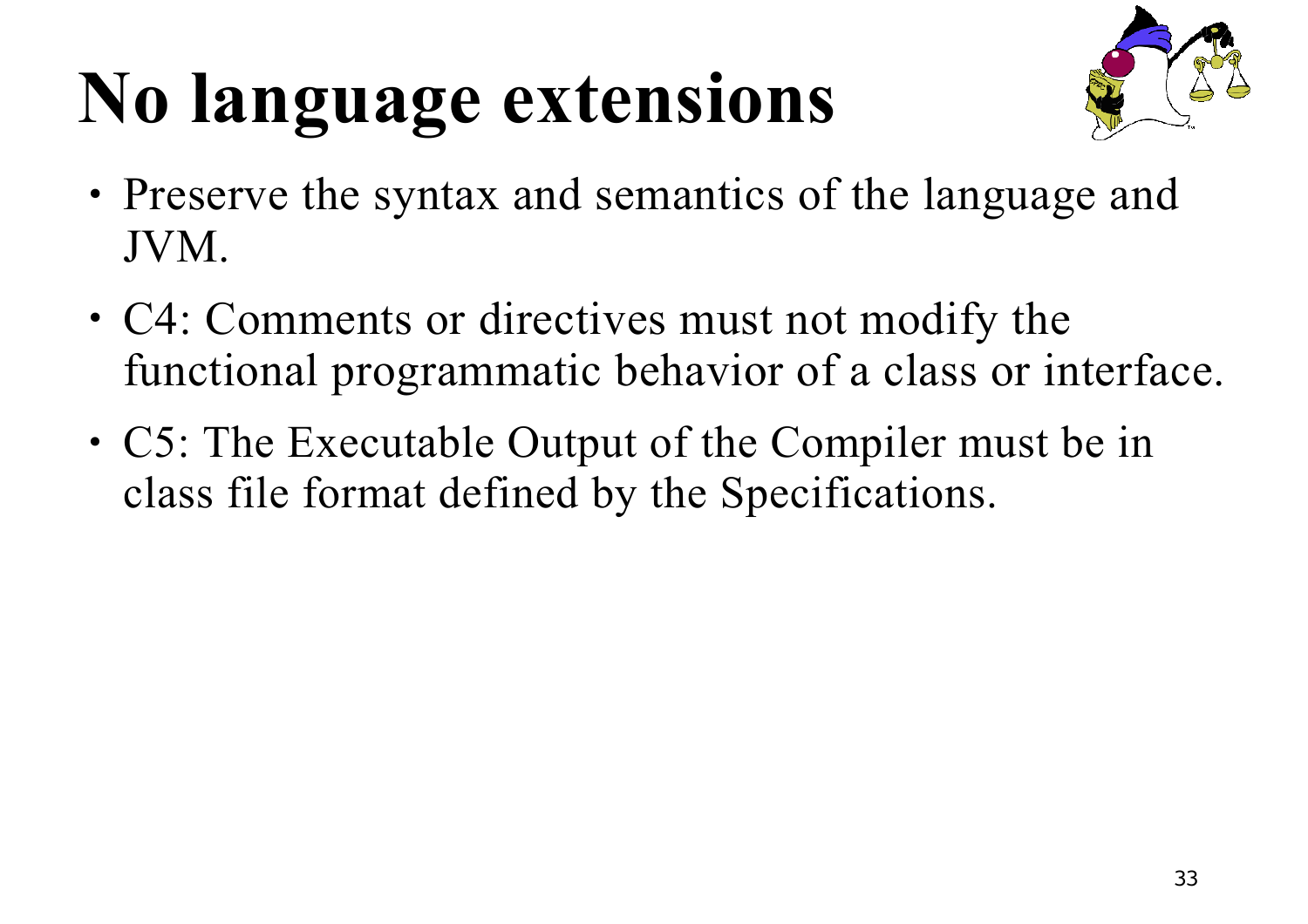### **What about annotations?**



- C6: Annotation processors activated in each Product Configuration must be documented.
- C7: For each technology there must be a configuration that causes the Compiler to process annotations as required by that Technology.
- C8: For each Technology that is included in the Product, there must be a Product Configuration that causes the Compiler to process annotations as required by that Technology.
- C9: For each Product Configuration that causes the Compiler to create Executable Output as well as to process annotations, and for each class or interface for which both the Compiler and the Reference Compiler produce Executable Output, the Executable Output generated by the Compiler must be functionally equivalent to the Executable Output generated by the Reference Compiler.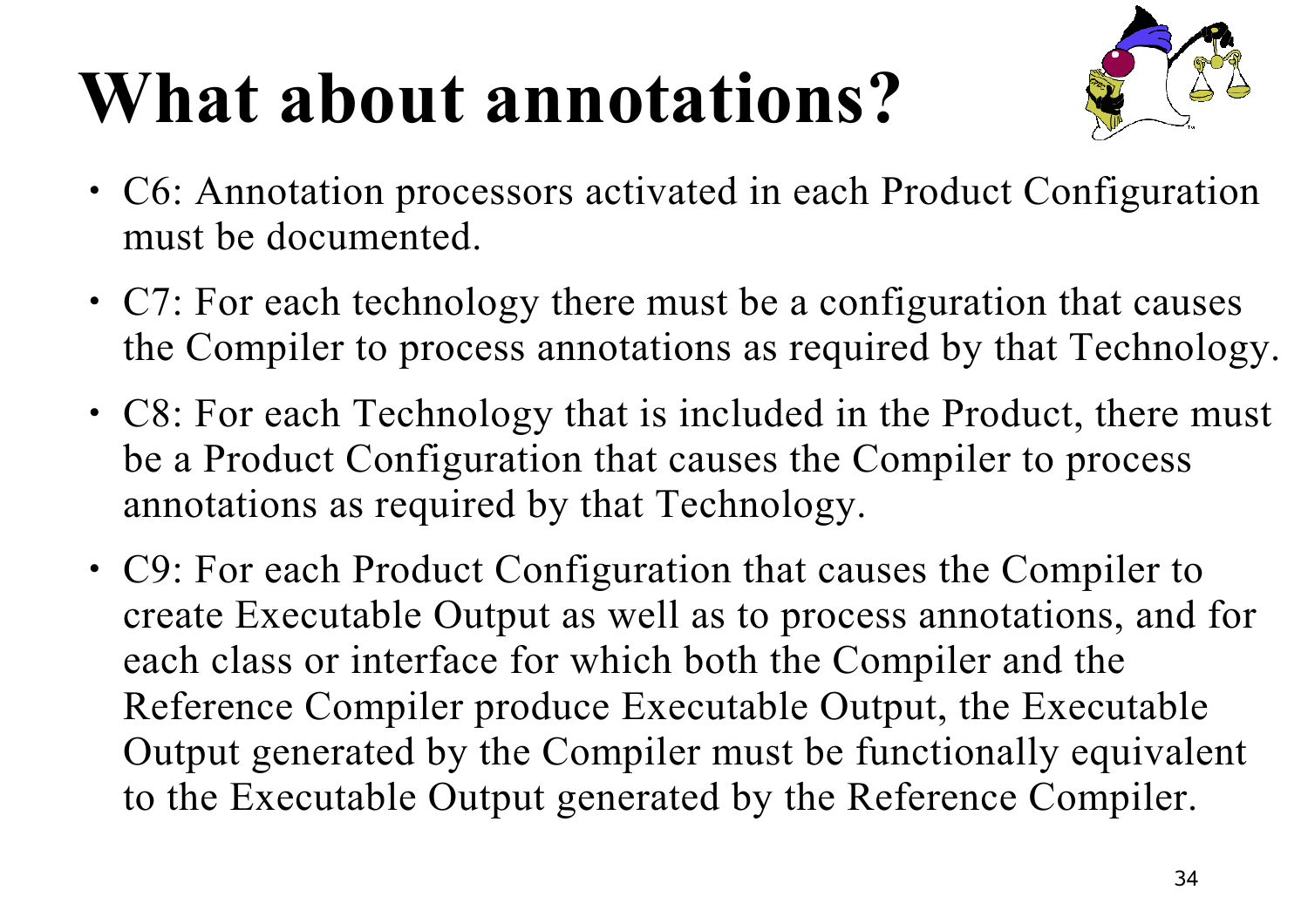### **But wait – there's more!**



- Rules for Products that include a Schema Compiler and Generator.
	- SC7: A schema produced by the Schema Generator from source code containing a comment or a directive, or from a class file containing nonstandard attributes, must be equivalent to a schema produced by the Schema Generator from the same source code with the comment or directive removed, or from the class file with the attributes removed. Two schemas are equivalent if and only if they validate the same set of XML documents (any XML document is either valid against both schemas or invalid against both schemas).
- Rules for Products that include Java-to-WSDL and WSDL-to-Java Tools
	- JW4: Java-to-WSDL Output must fully meet W3C requirements for the Web Services Description language (WSDL) 1.1.